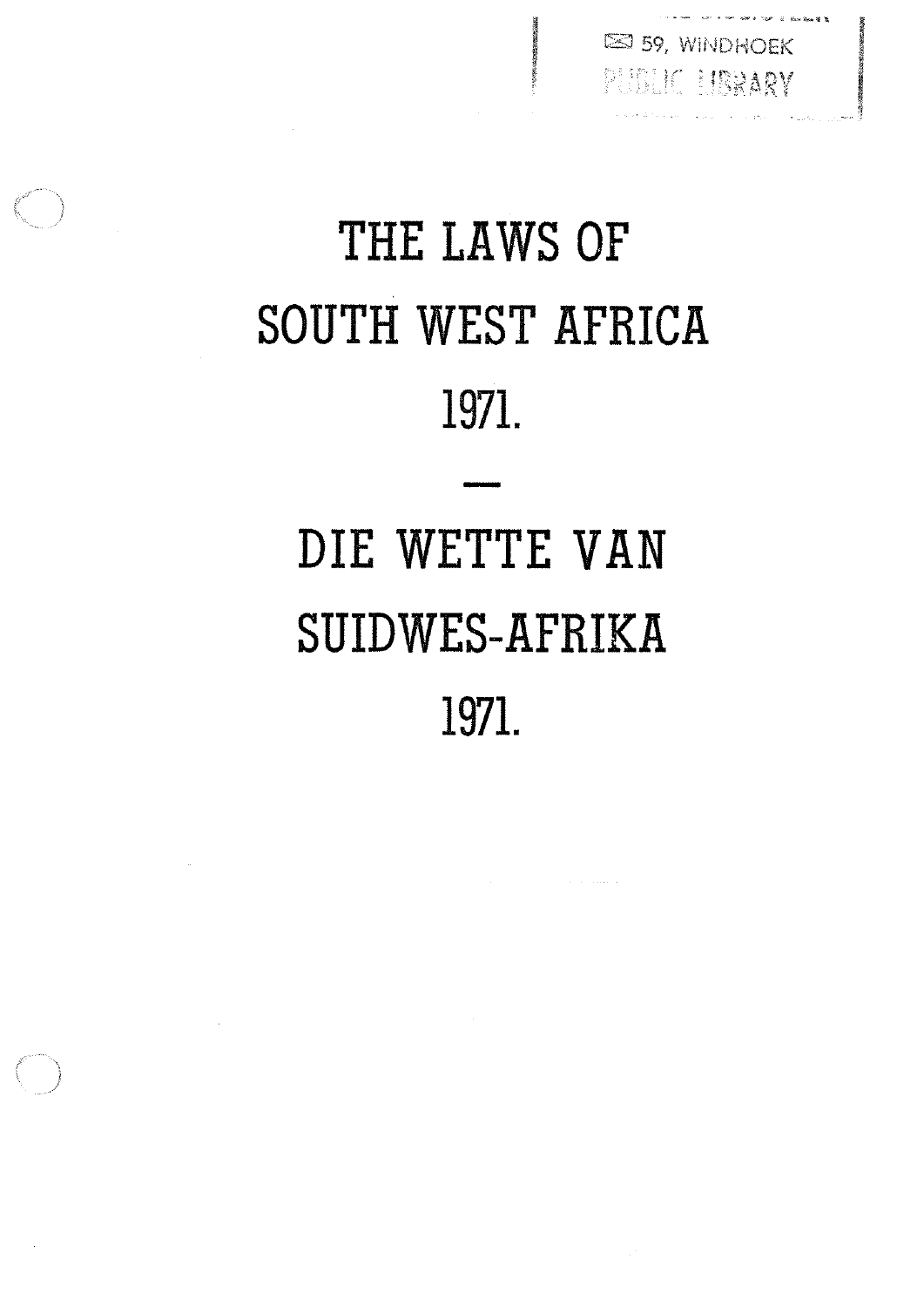

## Ordinances issued in

## South West Africa

during 1971.

Published by Order of the Honourable the Administrator of South West Africa.

Printed by John Meinert (Pty.) Limited, Windhoek.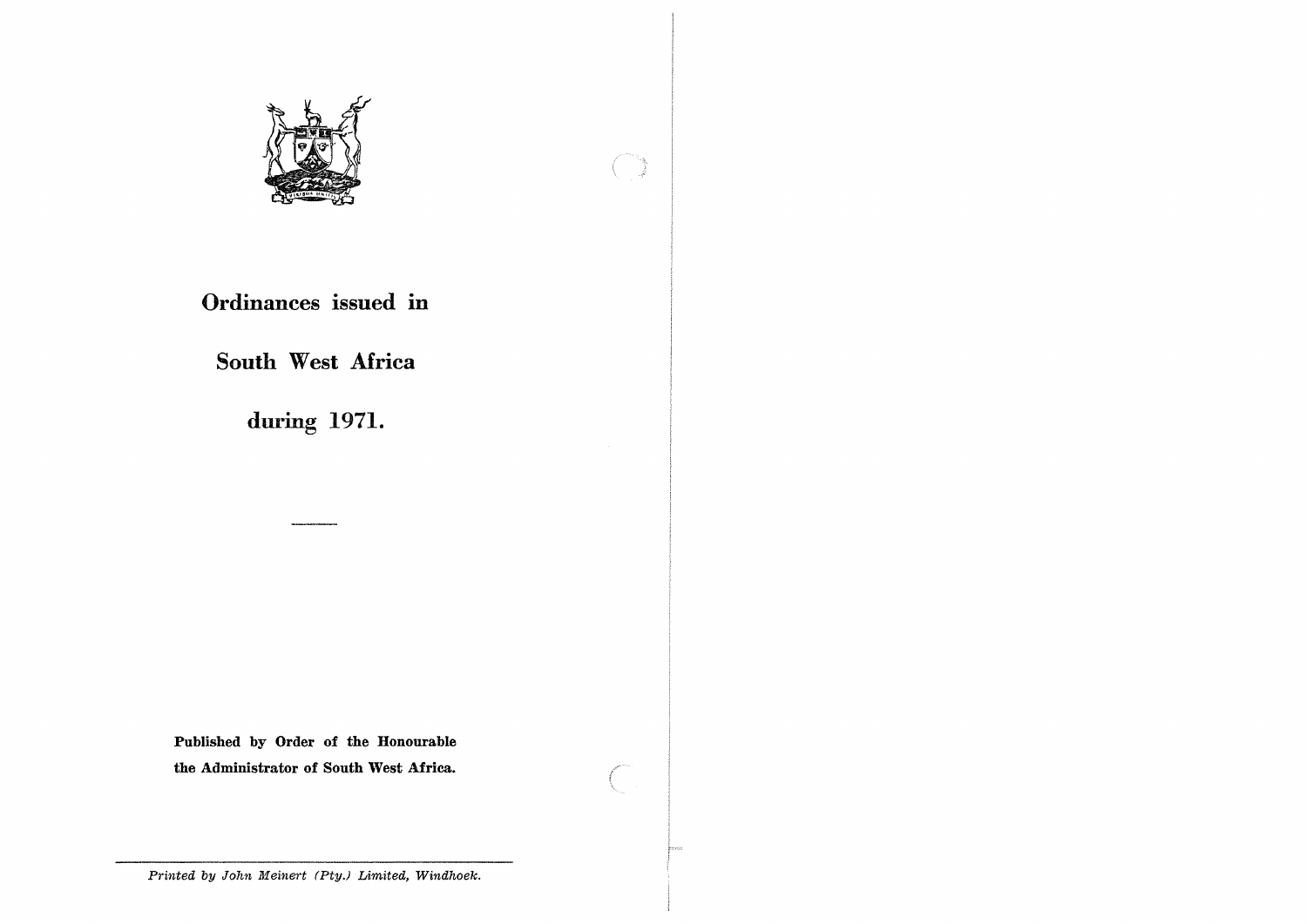# COMPLETE LIST AND INDEX

of Republic Enactments affecting South West Africa Proclamations, Ordinances and Government Notices promulgated and published in the Official Gazette during 1971.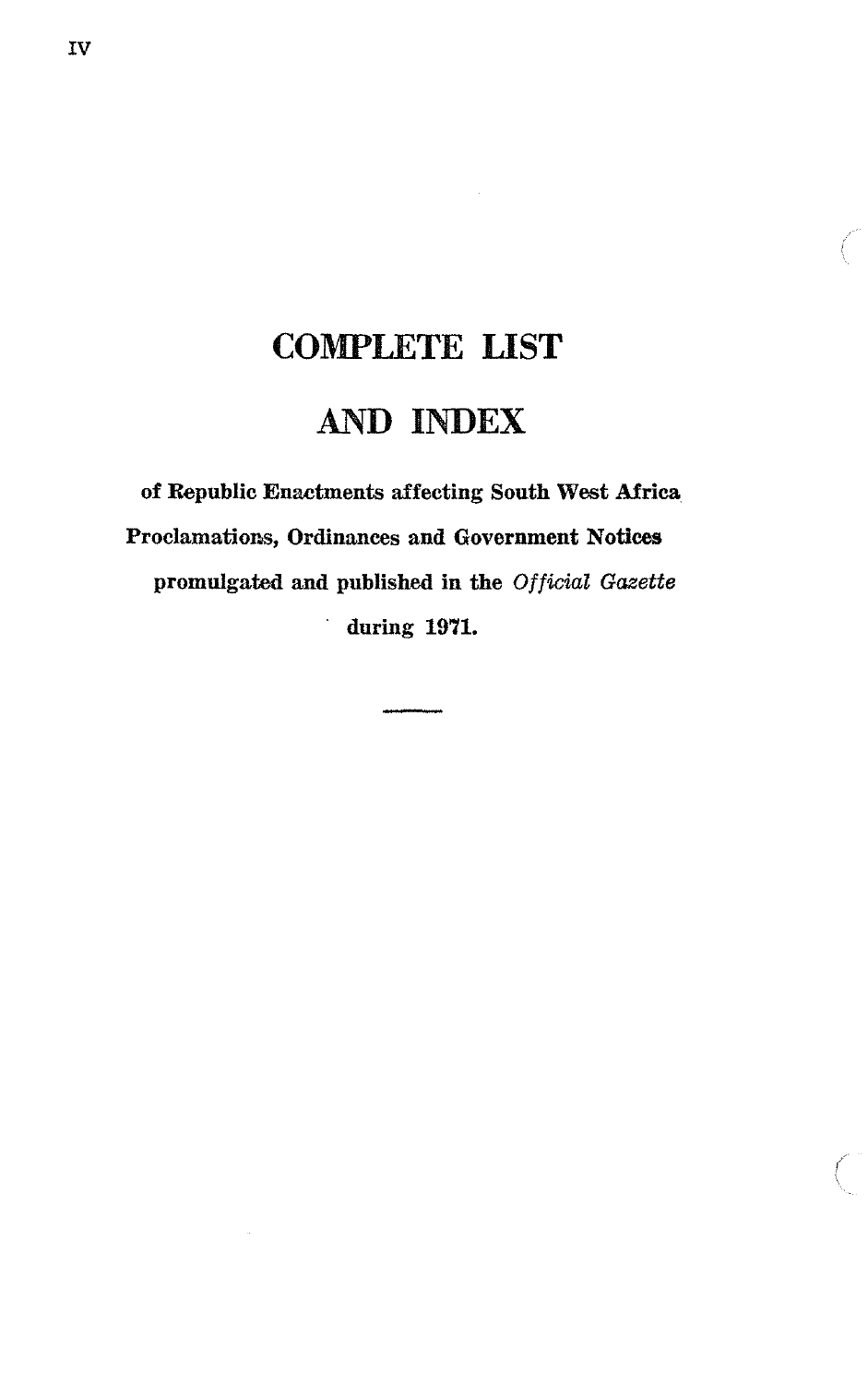| Vol. I.   |               | $\equiv$                        | "The Laws of South West Africa 1915-1922". |
|-----------|---------------|---------------------------------|--------------------------------------------|
| Vol. II.  |               | $=$                             | "The Laws of South West Africa 1923".      |
| Vol. III. |               | $\qquad \qquad =\qquad$         | "The Laws of South West Africa 1924".      |
| Vol. IV.  |               | $\equiv$                        | "The Laws of South West Africa 1925".      |
| Vol. V.   |               | $\qquad \qquad =\qquad$         | "The Laws of South West Africa 1926".      |
| Vol. VI.  |               | $=$                             | "The Laws of South West Africa 1927".      |
|           | Vol. VII.     | iam                             | "The Laws of South West Africa 1928".      |
|           | Vol. VIII.    | $=$                             | "The Laws of South West Africa 1929".      |
| Vol. IX.  |               | $=$                             | "The Laws of South West Africa 1930".      |
| Vol. X.   |               | ==                              | "The Laws of South West Africa 1931".      |
| Vol. XI.  |               | mm.                             | "The Laws of South West Africa 1932".      |
|           | Vol. XII.     | $=$                             | "The Laws of South West Africa 1933".      |
|           | Vol. XIII.    | $=$                             | "The Laws of South West Africa 1934".      |
|           | Vol. XIV.     | $\frac{1}{2}$                   | "The Laws of South West Africa 1935".      |
|           | Vol. XV.      | $\equiv$                        | "The Laws of South West Africa 1936".      |
|           | Vol. XVI.     | $\equiv$                        | "The Laws of South West Africa 1937".      |
|           | Vol. XVII.    | $\equiv$                        | "The Laws of South West Africa 1938".      |
|           | Vol. XVIII.   | $\qquad \qquad \blacksquare$    | "The Laws of South West Africa 1939".      |
|           | Vol. XIX.     | $\equiv$                        | "The Laws of South West Africa 1940".      |
|           | Vol. XX.      | $\equiv$                        | "The Laws of South West Africa 1941".      |
|           | Vol. XXI.     | $=$                             | "The Laws of South West Africa 1942".      |
|           | Vol. XXII.    | $\equiv$                        | "The Laws of South West Africa 1943".      |
|           | Vol. XXIII.   | $=$                             | "The Laws of South West Africa 1944".      |
|           | Vol. XXIV.    | $=$                             | "The Laws of South West Africa 1945".      |
|           | Vol. XXV.     | $\equiv$                        | "The Laws of South West Africa 1946".      |
|           | Vol. XXVI.    | $\qquad \qquad =\qquad \qquad$  | "The Laws of South West Africa 1947".      |
|           | Vol. XXVII.   | $\equiv$                        | "The Laws of South West Africa 1948".      |
|           | Vol. XXVIII.  | $rac{1}{2}$                     | "The Laws of South West Africa 1949".      |
|           | Vol. XXIX     | $=$                             | "The Laws of South West Africa 1950".      |
|           | Vol. XXX.     | $\frac{1}{2}$                   | "The Laws of South West Africa 1951".      |
|           | Vol. XXXI.    | $\equiv$                        | "The Laws of South West Africa 1952".      |
|           | Vol. XXXII.   | $\equiv$                        | "The Laws of South West Africa 1953".      |
|           | Vol. XXXIII.  | $=$                             | "The Laws of South West Africa 1954".      |
|           | Vol. XXXIV.   | $\qquad \qquad \Longrightarrow$ | "The Laws of South West Africa 1955".      |
|           | Vol. XXXV.    | $\frac{1}{2}$                   | "The Laws of South West Africa 1956".      |
|           | Vol. XXXVI.   | $\qquad \qquad =$               | "The Laws of South West Africa 1957".      |
|           | Vol. XXXVII.  | $\qquad \qquad \Longrightarrow$ | "The Laws of South West Africa 1958".      |
|           | Vol. XXXVIII. | $\equiv$                        | "The Laws of South West Africa 1959".      |
|           | Vol. XXXIX.   | $\equiv$                        | "The Laws of South West Africa 1960".      |
| Vol. XL.  |               | mm                              | "The Laws of South West Africa 1961".      |
|           | Vol. XLI.     | $\qquad \qquad \Longrightarrow$ | "The Laws of South West Africa 1962".      |
|           | Vol. XLII.    | $\frac{1}{2}$                   | "The Laws of South West Africa 1963".      |
|           | Vol. XLIII.   | $\sim$                          | "The Laws of South West Africa 1964".      |
|           | Vol. XLIV.    | $\equiv$                        | "The Laws of South West Africa 1965".      |
|           | Vol. XLV.     | $\approx$                       | "The Laws of South West Africa 1966".      |
|           | Vol. XLVI.    | $\equiv$                        | "The Laws of South West Africa 1967".      |
|           | Vol. XLVII.   | $=$                             | "The Laws of South West Africa 1968".      |
|           | Vol. XLVIII.  | $\equiv$                        | "The Laws of South West Africa 1969".      |
| Vol. IL.  |               | $\equiv$                        | "The Laws of South West Africa 1970".      |
|           |               |                                 |                                            |

 $\bigcirc$ 

 $\binom{2}{1}$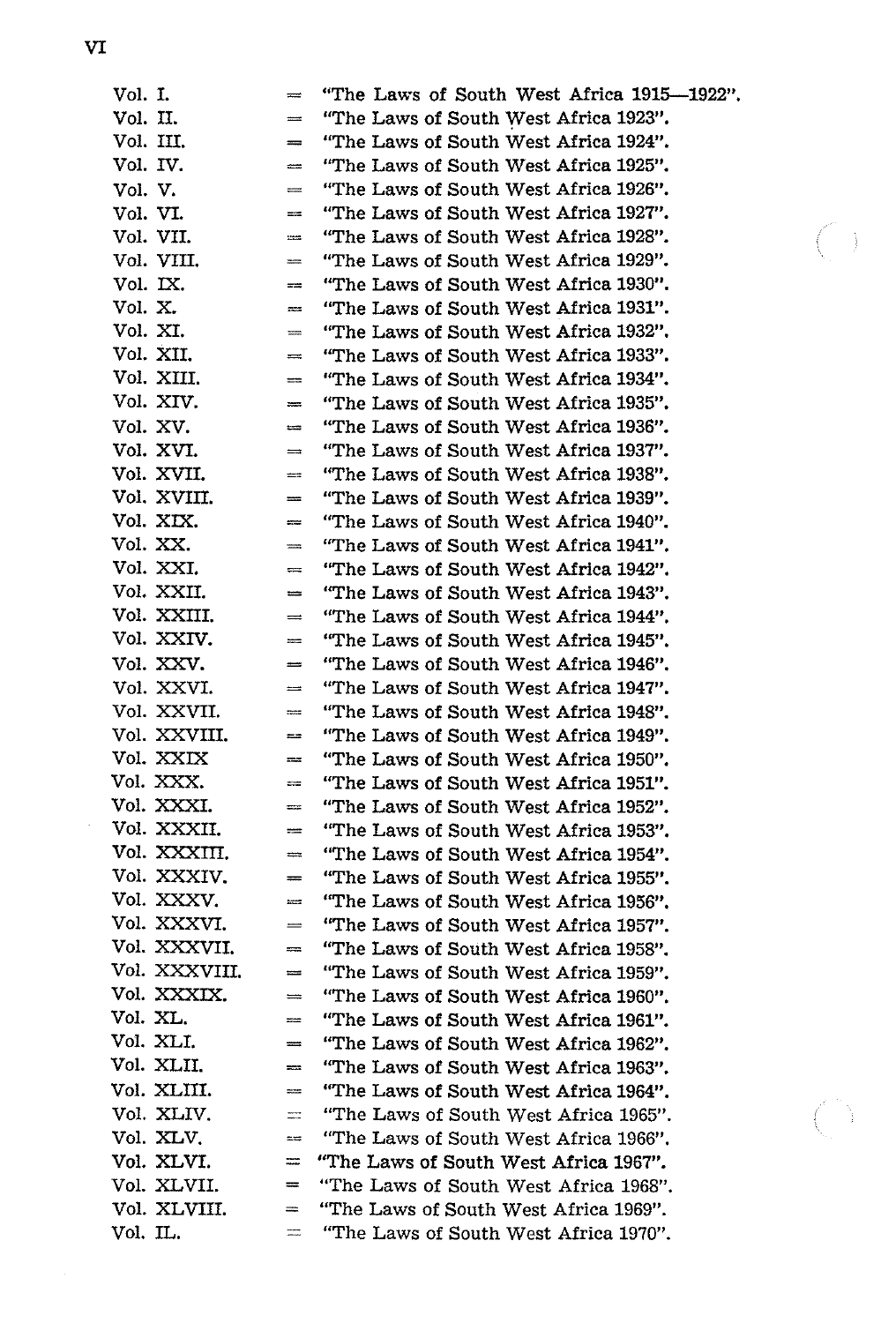| COMPLETE LIST AND INDEX.                                                                 | $IV-IX$     |
|------------------------------------------------------------------------------------------|-------------|
| PART I.<br>Ordinances by ehe Legislative Assembly.                                       | $2 - 198$   |
| APPENDIX.<br>Table of Proclamations and Ordinances re-<br>pealed or amended during 1971. | $200 - 202$ |

 $N$ *O*. Page

 $\mathcal{C}$ 

#### **ORDINANCES**

|              | 1 Additional Appropriation Ordinance,<br>1971                           | 2  |
|--------------|-------------------------------------------------------------------------|----|
|              | 2 Public Health Amendment Ordinance,<br>1971                            | 4  |
| $\mathbf{3}$ | Accomodation Establishments<br>and<br>Tourism Amendment Ordinance, 1971 | 6  |
| 4            | Appropriation Ordinance, 1971                                           | 8  |
| 5.           | Unauthorised Expenditure (1969-70)<br>Ordinance, 1971 .                 | 12 |
| 6.           | Crematorium Ordinance, 1971                                             | 14 |
| 7.           | Municipal Amendment Ordinance, 1971                                     | 26 |
| 8.           | Income Tax Amendment Ordinance,<br>1971<br>$\cdots$<br>$\bullet$        | 42 |
| 9.           | Roads Amendment Ordinance, 1971.                                        | 82 |
| 10 -         | Finance Ordinance, 1971                                                 | 86 |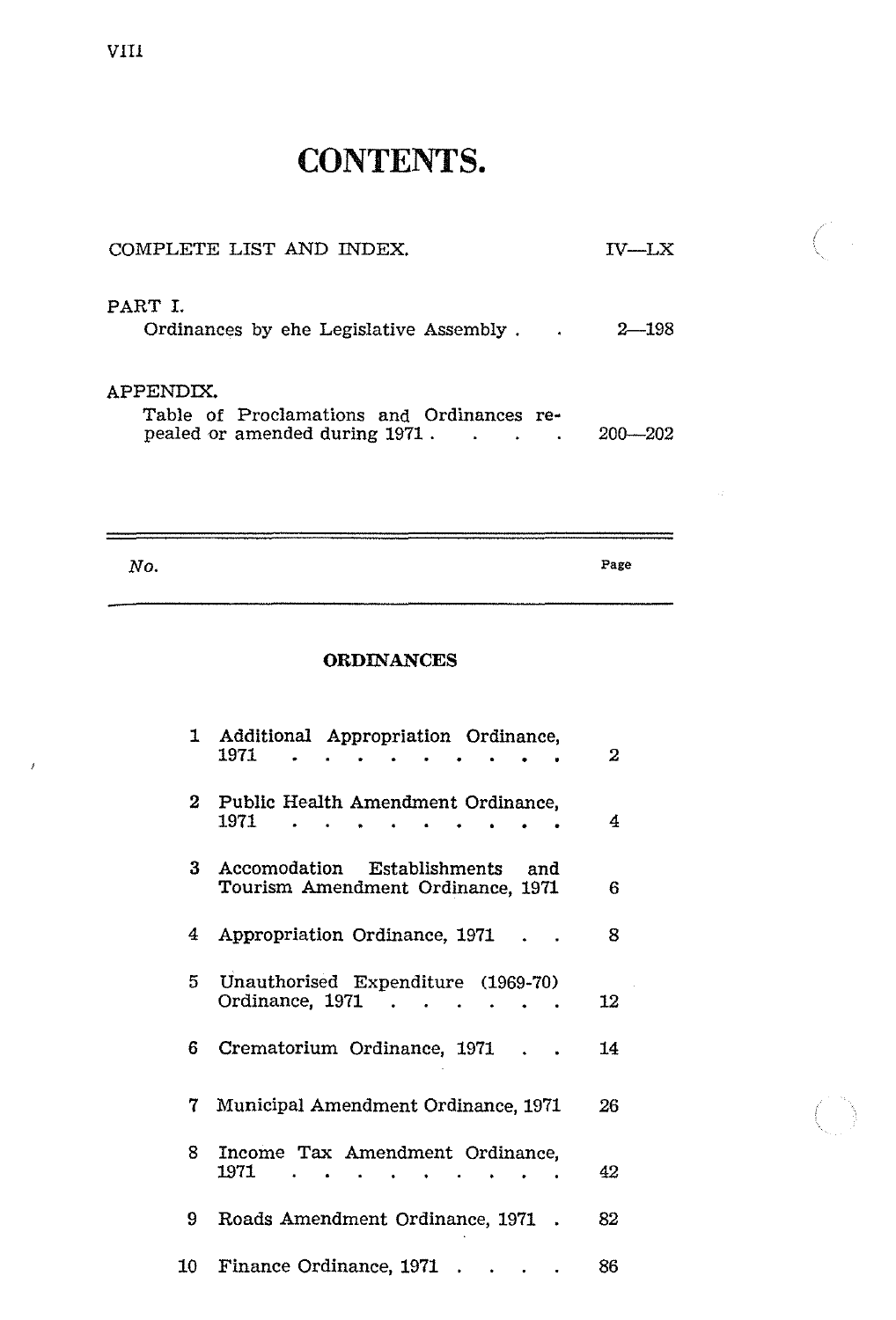#### COMPLETE LIST AND INDEX.

 $\zeta \rightarrow$ 

| No. |                                                                                                      | Page |
|-----|------------------------------------------------------------------------------------------------------|------|
|     | 11 Village Management Boards Amend-<br>ment Ordinance, 1971                                          | 86   |
|     | 12<br>Peri-Urban Development Board<br>Amendment Ordinance, 1971<br>$\cdots$                          | 94   |
|     | Finance and Audit Amendment Or-<br>13<br>dinance, $1971$                                             | 96   |
|     | 14<br>Local Loans Amendment Ordinance,<br>1971<br>والتواصل والتواصل والتواصل والتواص                 | 96   |
|     | 15 -<br>Control over the Entry and Residence<br>of Prohibited Persons Amendment Or-<br>dinance, 1971 | 98   |
|     | 16<br>Entertainment Tax Amendment Ordi-<br>nance, 1971                                               | 100  |
|     | 17<br>Native Housing Levies and Contribu-<br>tions Amendment Ordinance, 1971 .                       | 102  |
|     | 18 -<br>Road Traffic Amendment Ordinance,<br>1971                                                    | 106  |
|     | 19<br>Reservation of State Land for Natives<br>Amendment Ordinance, 1971                             | 134  |
|     | 20<br>Liquor Amendment Ordinance, 1971                                                               | 140  |
|     | 21<br>Nature Conservation Amendment Or-<br>dinance, 1971<br>$\ddot{\phantom{0}}$                     | 166  |
|     | 22 Rents Amendment Ordinance, 1971.                                                                  | 186  |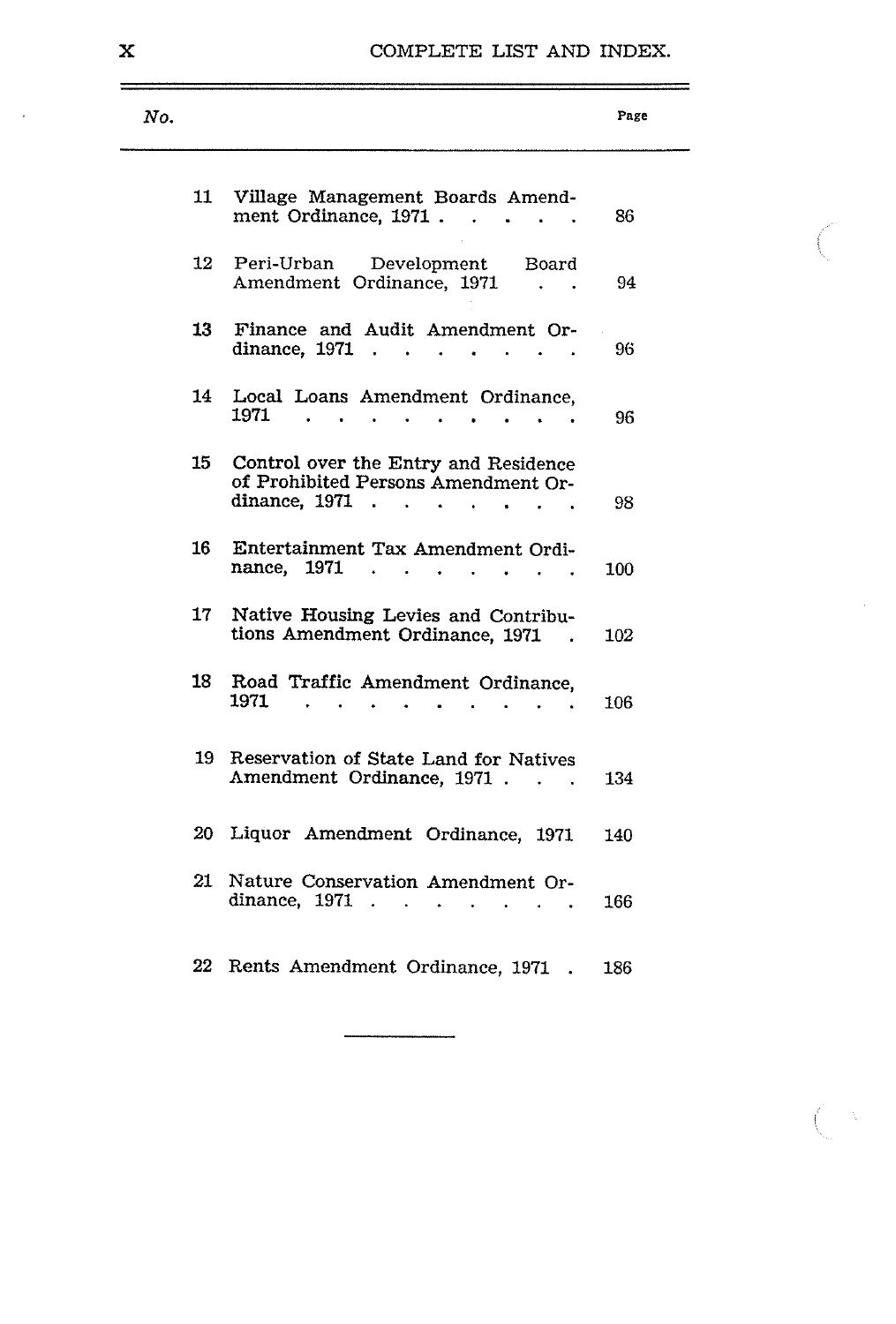## XII COMPLETE LIST AND INDEX.

 $\bigcap$ 

 $\mathcal{C}$ 

| No. | Official<br>Gazette | Page |
|-----|---------------------|------|
|     | No.                 |      |

#### PROCLAMATIONS

| 1  | Farm Road, District of Rehoboth:<br>Closing of<br>$\bullet$<br>$\bullet$ .<br>$\bullet$                                                                                                                  | 3131 | 2   |
|----|----------------------------------------------------------------------------------------------------------------------------------------------------------------------------------------------------------|------|-----|
| 2  | Township of Windhoek (Extension 3):<br><b>Extension of Boundaries</b><br>$\bullet$ .                                                                                                                     | 3131 | 2   |
| 3  | Municipality of Walvis Bay: Exten-<br>sion of Township Boundaries.                                                                                                                                       | 3131 | 3   |
| 4  | Township of Windhoek: Extension of<br>Township Boundaries.<br>$\sim 10^{-10}$ km $^{-1}$<br>$\bullet$                                                                                                    | 3131 | 3   |
| 5  | Township of Windhoek: Extension of<br>Township Boundaries.                                                                                                                                               | 3131 | 3   |
| 6  | Township of Kalkfeld: Extension of<br>Township Boundaries.<br>$\bullet$                                                                                                                                  | 3132 | 21  |
| 7  | Township of Tsumeb: Extension<br>οf<br>Township Boundaries.<br>$\ddot{\phantom{a}}$<br>$\bullet$                                                                                                         | 3132 | 22  |
| 8  | Municipality of Grootfontein: Amend-<br>ment of Conditions of Establishment                                                                                                                              | 3132 | 22  |
| 9  | Municipality of Okahandja: Extension<br>of Township Boundaries<br>$\sim$                                                                                                                                 | 3132 | 22  |
| 10 | Municipality of Okahandja: Extension<br>of Township Boundaries<br>$\ddot{\phantom{a}}$                                                                                                                   | 3132 | 22  |
| 11 | Farm Roads, District of Outjo: Clo-<br>sing of.                                                                                                                                                          | 3132 | 23  |
| 12 | Roads, District of Outjo: Closing and                                                                                                                                                                    |      |     |
| 13 | Proclamation of<br>$\ddot{\phantom{0}}$<br>$\bullet$<br>Municipality of Windhoek: Amend-                                                                                                                 | 3132 | 23  |
|    | ment of Conditions of Establishment,<br>Pionierspark<br>$\bullet$<br>$\bullet$                                                                                                                           | 3134 | 72  |
| 14 | Municipality of Swakopmund: Amend-<br>men of Conditions of Establishment,<br>Tamariskia<br>$\bullet$ .<br><br><br><br><br><br><br><br><br><br><br><br><br>$\sim$<br>$\ddot{\phantom{a}}$<br>$\sim$<br>ä. | 3134 | 72  |
| 15 | Farm Road, District of Maltahöhe:<br>Closing of Portion of $\ldots$<br>$\ddot{\phantom{1}}$<br>$\bullet$                                                                                                 | 3143 | 136 |
| 16 | Trunk Road, District of Windhoek:<br>Proclamation of .<br>$\sim$<br>$\bullet$ .<br>$\sim$<br>$\sim$<br>$\bullet$ .                                                                                       | 3143 | 136 |
| 17 | Legislative Assembly of South West<br>Africa: By-election, Windhoek East.                                                                                                                                | 3145 | 160 |
| 18 | Farm<br>Road, District of Rehoboth:<br>Closing and Proclamation of $\ldots$                                                                                                                              | 3146 | 162 |
| 19 | Trunk Road District of Karibib: Ex-<br>tension of<br>$\ddot{\phantom{0}}$<br>ä.<br>$\bullet$<br>$\bullet$                                                                                                | 3146 | 162 |
| 20 | Election of a Member of the Execu-<br>tive Committee<br>$\bullet$ .<br>$\bullet$<br>$\sim$<br>$\bullet$<br>$\bullet$                                                                                     | 3146 | 163 |

 $\hat{\boldsymbol{\beta}}$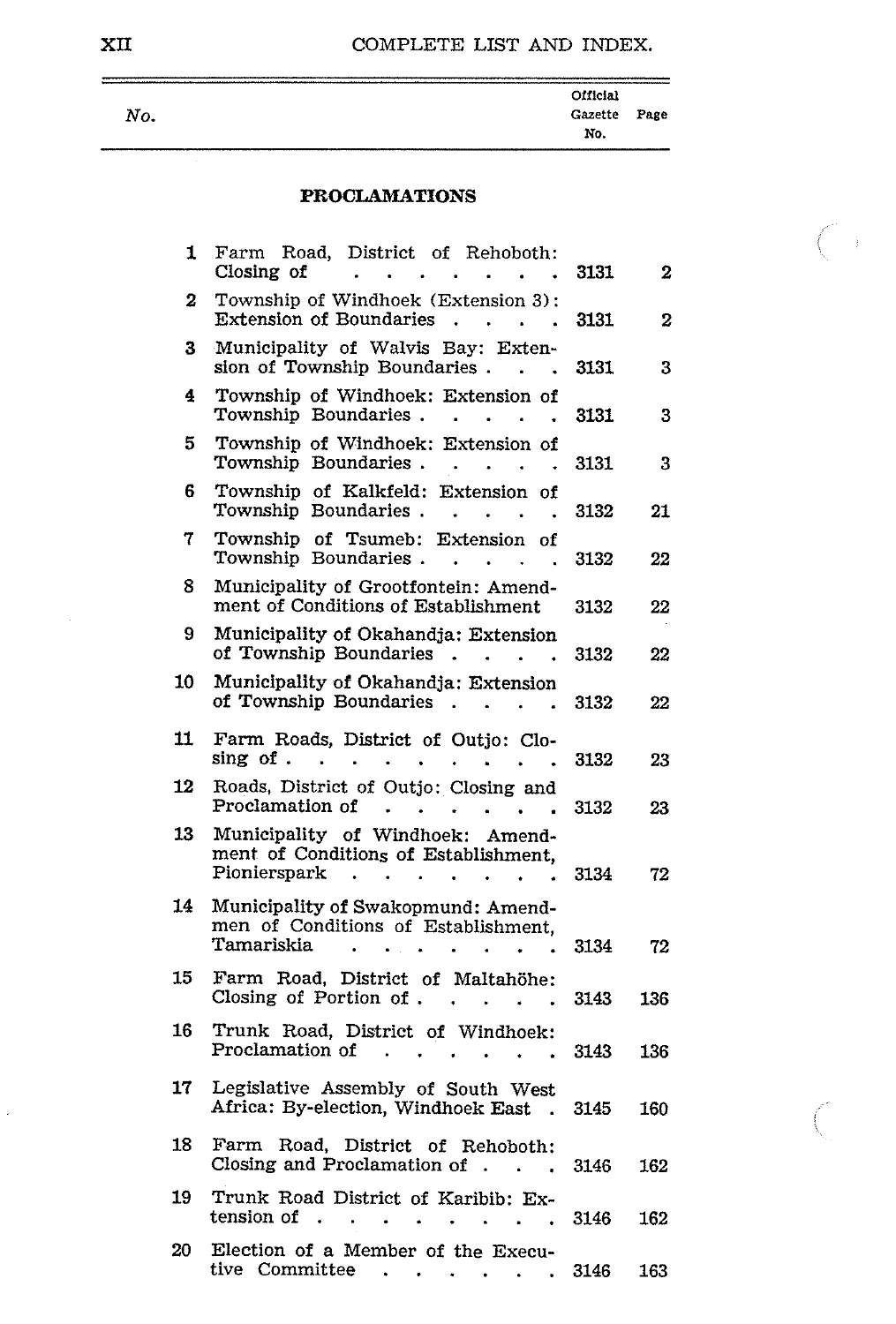## XIV COMPLETE LIST AND INDEX.

 $\langle \cdot \rangle$ 

 $\int_{0}^{\infty}$ 

| No. |                                                                                                                           | Official<br>Gazette<br>No. | Page       |
|-----|---------------------------------------------------------------------------------------------------------------------------|----------------------------|------------|
| 21  | Farm Road, District of Keetmans-<br>hoop: Closing and Proclamation of<br>$\Delta$                                         | 3149                       | 180        |
| 22  | Farm Road, District of Keetmans-<br>hoop: Closing of<br>$\ddot{\phantom{0}}$<br>$\ddot{\phantom{0}}$<br>$\sim$            | 3149                       | 180        |
| 23  | Farm Road, District of Windhoek:<br>Raising in Status of                                                                  | 3149                       | 180        |
| 24  | Farm Roads, District of Warmbad:<br>Closing of<br>$\sim$<br>$\ddot{\phantom{0}}$<br>$\ddot{\phantom{0}}$                  | 3149                       | 181        |
| 25  | Farm Road, District of Grootfontein:<br>Closing of a Portion of<br>$\mathbf{r}$<br>$\bullet$                              | 3149                       | 181        |
| 26  | Township of Gobabis: Amendment of<br>Conditions of Establishment<br>$\ddot{\phantom{a}}$                                  | 3149                       | 181        |
| 27  | Township of Walvis Bay: Extension of<br>Township Boundaries<br>¥.                                                         | 3149                       | 182        |
| 28  | Township of Tsumeb (Extension 4):<br>Conditions of Establishment.<br>$\ddot{\phantom{a}}$                                 | 3151                       | 213        |
| 29  | Municipality of Swakopmund: Exten-<br>sion of Township Boundaries.                                                        | 3151                       | 216        |
| 30  | Township of Kamanjab: Extension of<br>Township Boundaries.<br>¥.<br>$\ddot{\phantom{0}}$                                  | 3151                       | 217        |
| 31  | Township of Windhoek: Extension of<br>Township Boundaries.<br>$\bullet$                                                   | 3151                       | 217        |
| 32  | Roads, District of Warmbad: Procla-<br>mation and Closing of                                                              | 3151                       | 217        |
| 33  | $\bullet$<br>Municipal Ordinance, 1963: Division<br>of the Municipality of Tsumeb into<br>Wards .<br>$\ddot{\phantom{0}}$ | 3153                       | 240        |
| 34  | Private Game Reserves: Proclamation<br>οf                                                                                 | 3155                       | 254        |
| 35  | $\mathbf{r}$<br>$\ddot{\phantom{0}}$<br>Township of Grootfontein. Conditions<br>of Establishment: Correction Notice.      | 3155                       | 255        |
| 36  | Roads, District of Windhoek Closing<br>and Proclamation of .<br>$\bullet$                                                 | 3165                       | 324        |
| 37  | Farm Road, District of Lüderitz: Clo-<br>sing and Proclamation of                                                         | 3165                       | 324        |
| 38  | $\ddot{\phantom{a}}$<br>Roads, District of Karibib: Extension                                                             |                            |            |
| 39  | and<br>closing of<br>Legislative Assembly of South West<br>Africa: Prorogation of .                                       | 3165<br>3177               | 325<br>500 |
| 40  | Farm Road, District of Outjo: Closing<br>οf                                                                               |                            | 502        |
| 41  | Farm Road, District of Otjiwarongo:<br>Closing of                                                                         | 3178                       |            |
| 42  | Farm Road, District of Otjiwarongo:<br>Closing of Portion of $\ldots$                                                     | 3178                       | 502        |
| 43  | Township of Meersig: Conditions of<br>Establishment<br>$\sim$<br>$\ddot{\phantom{a}}$                                     | 3178<br>3181               | 502<br>513 |
| 44  | $\bullet$<br>Township of Tamariskia: Amendment<br>of Conditions of Establishment                                          |                            |            |
| 45  | Township of Keetmanshoop: Exten-                                                                                          | 3195                       | 647        |
|     | sion of Township Boundaries - Krön-<br>lein<br>¥.<br>$\ddot{\phantom{0}}$                                                 | 3195                       | 648        |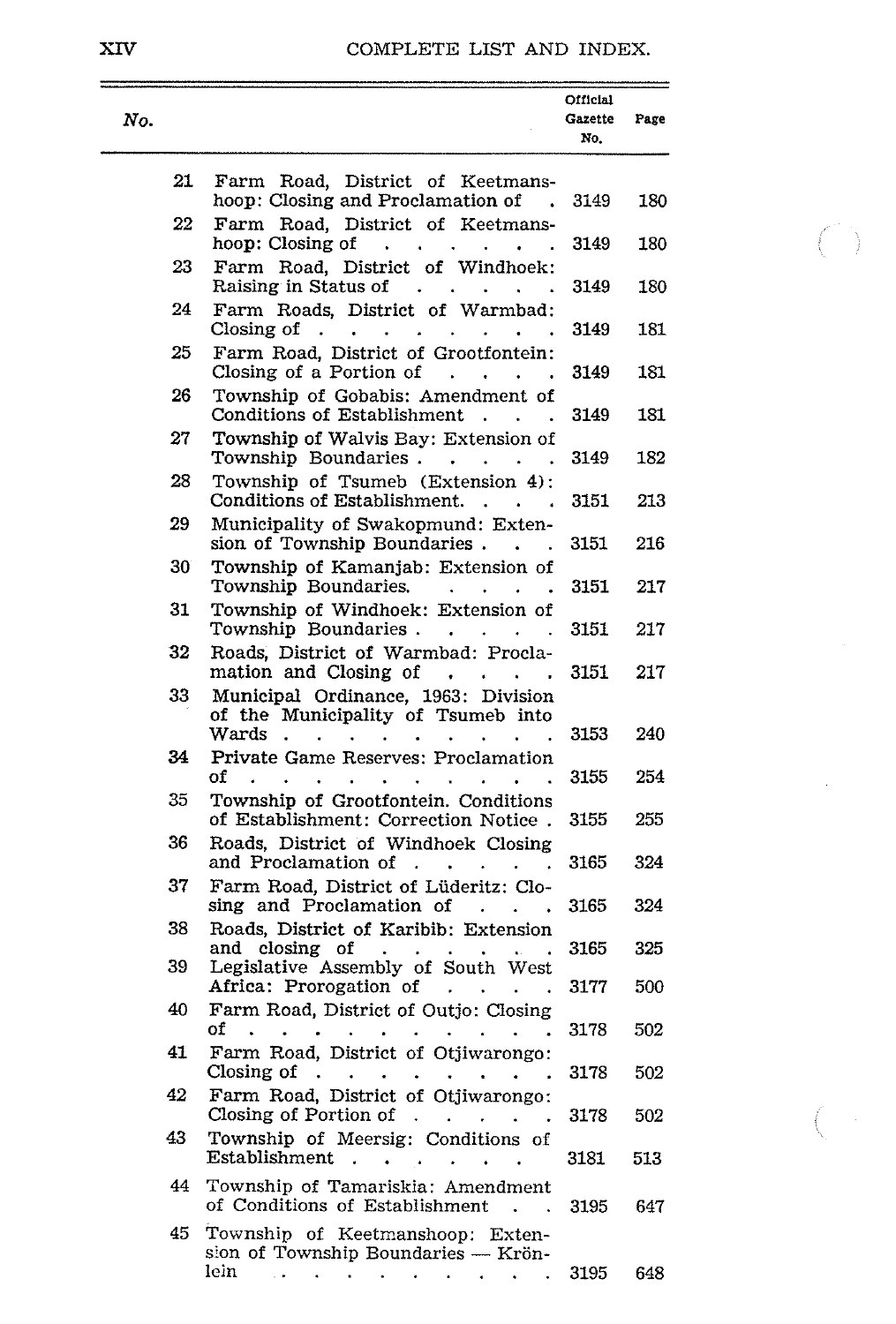## COMPLETE LIST AND INDEX.

 $\overline{C}$ 

 $\bigl(\bigl(\begin{array}{c} 0 \ 0 \end{array} \bigr)$ 

| No. |                                                                                                                                                              | Official<br>Gazette<br>No. | Page       |
|-----|--------------------------------------------------------------------------------------------------------------------------------------------------------------|----------------------------|------------|
| 46  | Peri-Urban Development Board Or-<br>dinance, 1970: Proclamation as Peri-<br>Urban Areas - Hentiesbaai and Ka-                                                |                            |            |
| 47  | manjab<br>$\ddot{\phantom{0}}$<br>Township of Tsumeb: Amendment of                                                                                           | 3195                       | 648        |
| 48  | Conditions of Establishment .<br>Main Road, District of Outjo: Procla-<br>mation and Closing of<br>$\mathcal{L}^{\text{max}}$ and $\mathcal{L}^{\text{max}}$ | 3195<br>3195               | 649<br>649 |
| 49  | Municipality of Windhoek: Amend-<br>ment of Conditions of Establishment<br>Pionierspark                                                                      | 3195                       | 650        |
| 50  | Farm Road, District of Bethanien:<br>Closing of $\blacksquare$ .<br>$\ddot{\phantom{0}}$                                                                     | 3195                       | 650        |
| 51  | Municipality of Walvis Bay: Exten-<br>sion of Township Boundaries                                                                                            | 3195                       | 650        |
| 52  | Private Game Reserves:<br>Proclama-<br>tion of .                                                                                                             | 3195                       | 650        |
| 53  | District of Rehoboth:<br>$\operatorname{Farm}$<br>Road,<br>Proclamation of<br>$\ddot{\phantom{0}}$                                                           | 3195                       | 651        |
| 54  | Township of Hentiesbaai:<br>Amend-<br>ment of Conditions of Establishment                                                                                    | 3195                       | 652        |
| 55  | Township of Tamariskia (Swakop-<br>mund): Amendment of Conditions of<br>Establishment .                                                                      | 3196                       | 670        |
| 56  | Township of Krönlein: Amendment of<br>Conditions of Establishment.                                                                                           | 3196                       | 671        |
| 57  | Township of Lordsville (Karasburg):<br>Conditions of Establishment.<br>$\ddot{\phantom{a}}$                                                                  | 3200                       | 741        |
| 58  | Municipality of Grootfontein: Exten-<br>sion of Township Boundaries.                                                                                         | 3200                       | 746        |
| 59  | Township of Otjiwarongo (Extension<br>Amendment of Conditions<br>1):<br>of<br>Establishment                                                                  | 3200                       | 746        |
| 60  | Township of Otjiwarongo: Extension<br>of Township Boundaries.<br>$\sim$                                                                                      | 3205                       | 819        |
| 61  | Township of Grootfontein (Extension<br>3): Conditions of Establishment.                                                                                      | 3205                       | 819        |
| 62  | Township of Mariental (Extension 3):<br>Conditions of Establishment.<br>$\sim$                                                                               | 3205                       | 820        |
| 63  | Municipality of Otjiwarongo (Exten-<br>sion 2): Amendment of Conditions of<br>Establishment<br>$\bullet$<br>۰                                                | 3208                       | 840        |
| 64  | Municipality of Windhoek: Redefini-<br>tion of Boundaries                                                                                                    | 3208                       | 842        |
| 65  | District Road, District of Grootfon-<br>tein: Proclamation and Closing of                                                                                    | 3208                       | 842        |
| 66  | Roads, District of Gobabis: Proclama-<br>tion and Closing of<br>$\cdot$<br>$\sim 10^{-10}$ m $^{-1}$<br>$\sim$ $\sim$<br>$\bullet$                           | 3208                       | 843        |
| 67  | Farm Road, District of Tsumeb: Clos-<br>ing of<br>$\ddot{\phantom{0}}$<br>$\bullet$                                                                          | 3208                       | 844        |
| 68  | Main Road, District of Tsumeb: Build-<br>ing Restriction Road.                                                                                               | 3208                       | 844        |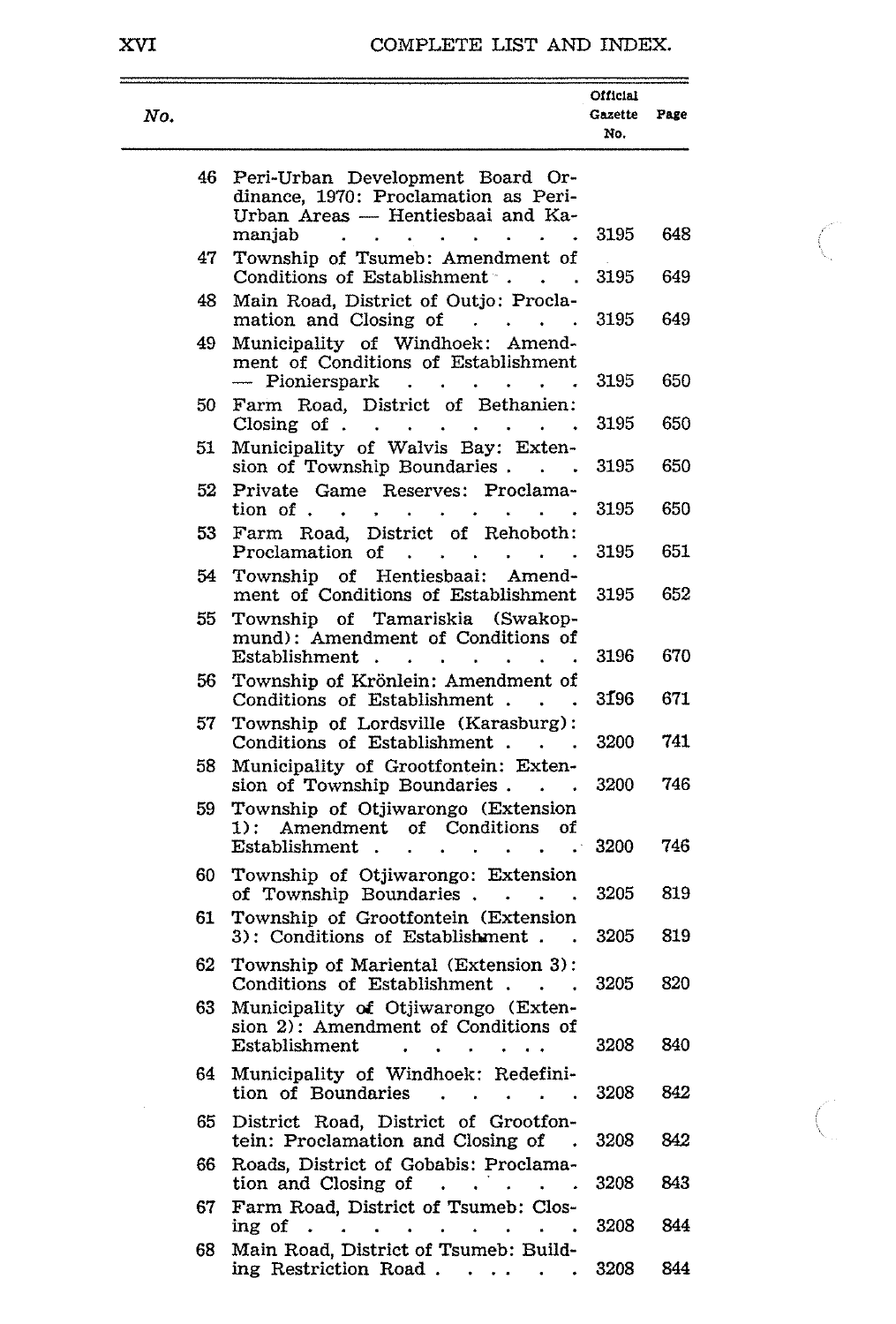#### XVIII

#### COMPLETE LIST AND INDEX.

 $\sqrt{2}$ 

 $\overline{C}$ 

| No. |                                                                                                                                                                                                    | Official<br>Gazette<br>No. | Page |
|-----|----------------------------------------------------------------------------------------------------------------------------------------------------------------------------------------------------|----------------------------|------|
| 69  | Farm Road, District of Windhoek:<br>Proclamation of<br>$\ddot{\phantom{a}}$<br>$\bullet$                                                                                                           | 3208                       | 845  |
| 70  | District Road, District of Keetmans-<br>hoop: Proclamation of<br>$\ddot{\phantom{a}}$<br>$\sim$<br>$\ddot{\phantom{a}}$                                                                            | 3208                       | 845  |
| 71  | Municipality of Karibib: Redefinition<br>of Boundaries<br>÷.                                                                                                                                       | 3210                       | 868  |
| 72  | Municipality of Otjiwarongo: Redefi<br>nition of Boundaries<br><b>Contract</b>                                                                                                                     | 3210                       | 869  |
| 73  | Roads.<br>District<br>of<br>Keetmanshoop,<br>Proclamation, Closing and Extension<br>οf<br>$\ddot{\phantom{a}}$<br>$\ddot{\phantom{0}}$<br>$\bullet$                                                | 3210                       | 869  |
| 74  | Trunk Road, District of Windhoek,<br>Proclamation of<br>$\ddot{\phantom{a}}$<br>$\sim$<br>$\bullet$ .                                                                                              | 3210                       | 871  |
| 75  | Trunk Road, District of Windhoek:<br>Proclamation of<br>$\ddot{\phantom{0}}$                                                                                                                       | 3210                       | 872  |
| 76  | District Road, District of Windhoek:<br>Substitution of Description of Road in<br>Proclamation 23 of 1971<br>$\sim$ $\sim$<br>$\ddot{\phantom{a}}$<br>$\ddot{\phantom{0}}$<br>$\ddot{\phantom{0}}$ | 3210                       | 872  |
| 77  | Township of Narraville: Amendment<br>of Conditions of Establishment<br>$\ddot{\phantom{0}}$                                                                                                        | 3210                       | 872  |
| 78  | Township of Tsumeb:<br>Extension<br>of<br>Township Boundaries<br>$\ddot{\phantom{0}}$<br>$\ddot{\phantom{0}}$                                                                                      | 3210                       | 873  |
| 79  | Township of Tsumeb: Extension of<br>Township Boundaries<br>$\bullet$<br>$\ddot{\phantom{a}}$                                                                                                       | 3210                       | 873  |
| 80  | Farm Roads, District of Otjiwarongo:<br>Proclamation and Closing of                                                                                                                                | 3210                       | 873  |
| 81  | Private Game Reserves: Proclama-<br>tion of<br>$\ddot{\phantom{0}}$<br>$\bullet$<br>$\ddot{\phantom{0}}$                                                                                           | 3210                       | 874  |
| 82  | Nature Conservation Ordinance, 1967:<br>Proclamation of Skeleton Coast Park                                                                                                                        | 3214                       | 892  |
| 83  | Roads, District of Karibib: Proclama-<br>tion, Closing and Extension of                                                                                                                            | 3214                       | 892  |
| 84  | District Road, Districts of Otjiwarongo<br>and Okahandja: Closing of<br>$\sim$ $\sim$                                                                                                              | 3214                       | 893  |
| 85  | Road, District of Keetmans-<br>Farm<br>Closing of<br>hoop:                                                                                                                                         | 3214                       | 893  |
| 86  | Township of Tsumeb (Extension 4):<br>Amendment of Conditions of Estab-<br>lishment.<br>$\sim$                                                                                                      | 3214                       | 894  |
| 87  | Township of Otjiwarongo (Extension<br>4): Conditions of Establishment<br>$\ddot{\phantom{a}}$                                                                                                      | 3216                       | 912  |
| 88  | Township of Windhoek: Extension of<br>Township Boundaries<br>$\mathcal{A}^{\mathcal{A}}$ , and $\mathcal{A}^{\mathcal{A}}$ , and $\mathcal{A}^{\mathcal{A}}$                                       | 3217                       | 944  |
| 89  | Roads, District of Gobabis: Proclama-<br>tion and Closing of.<br>$\bullet$ .<br>$\ddot{\phantom{0}}$<br>÷<br>$\blacksquare$                                                                        | 3217                       | 944  |
| 90  | District Road, District of Gobabis:<br>Closing of<br>$\bullet$<br>$\bullet$                                                                                                                        | 3217                       | 945  |
| 91  | Farm Road, District of Outjo: Closing<br>оf<br>$\ddot{\phantom{a}}$                                                                                                                                | 3217                       | 945  |
| 92  | Farm Road, Districts of Keetmans-<br>hoop and Bethanien: Closing of.<br>$\ddot{\phantom{0}}$                                                                                                       | 3217                       | 946  |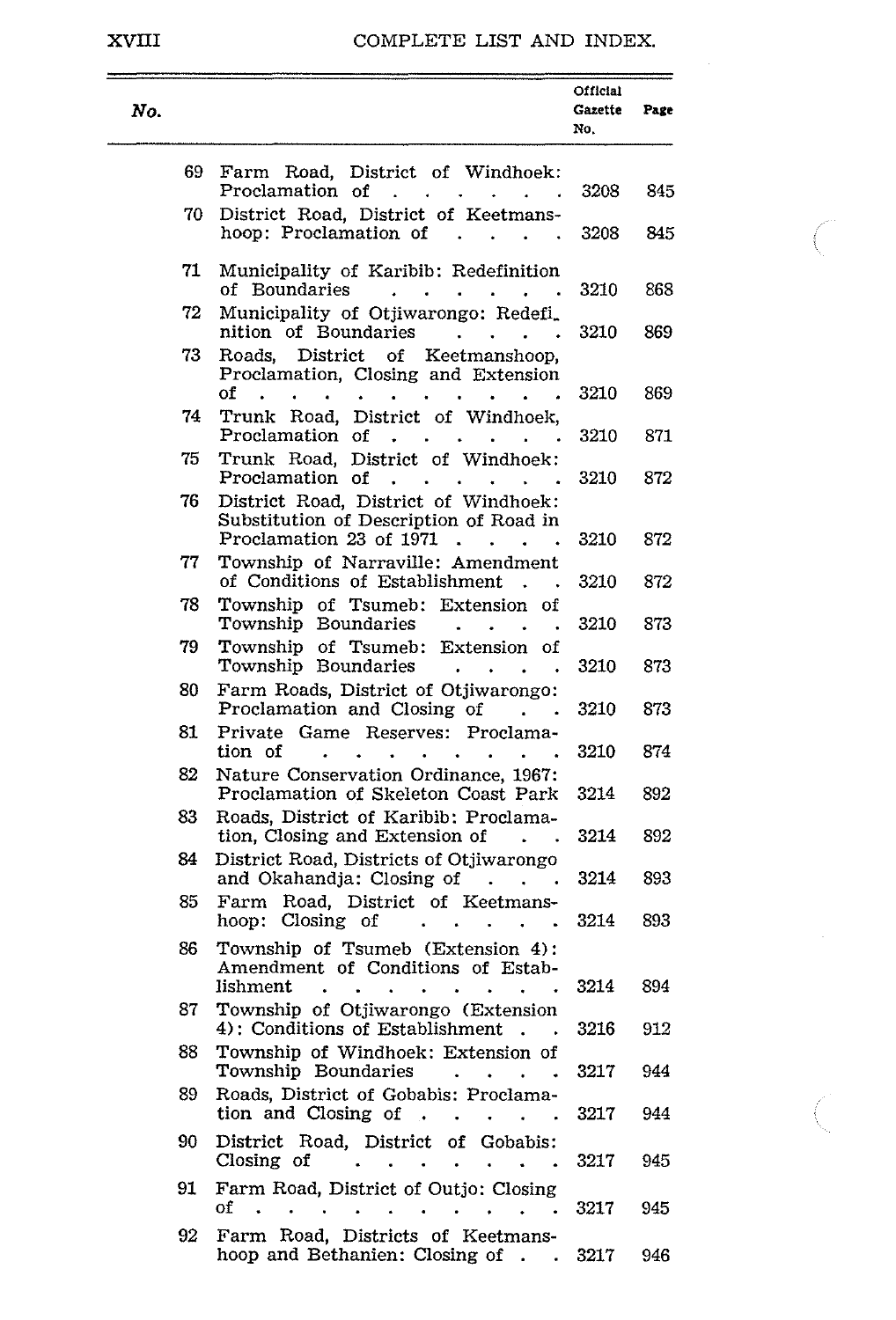| COMPLETE LIST AND INDEX. |  |  |
|--------------------------|--|--|
|--------------------------|--|--|

 $\bigcap$ 

C.

| No.  |                                                                                                                                      | Official<br>Gazette<br>No. | Page |
|------|--------------------------------------------------------------------------------------------------------------------------------------|----------------------------|------|
| 93 - | Summoning of the Legislative Assem-<br>bly<br><b>Contract Contract</b>                                                               | 3218                       | 962  |
| 94   | Roads, District of Gobabis: Proclama-<br>tion and Closing of.<br>. 3219<br>$\sim$                                                    |                            | 964  |
| 95   | District Road, District of Gobabis:<br>Proclamation and Closing of (1986). 1991.                                                     |                            | 964  |
| 96.  | Reservation of State Land Ordinance.<br>1967: Land reserved for the Sole use<br>and Occupation of Natives 3220                       |                            | 979  |
|      | 97 Peri-Urban Area of Brakwater: Proc-<br>lamation of .<br>$\cdot$ $\cdot$ $\cdot$ $\cdot$                                           | . 3222                     | 982  |
| 98 - | Farm Road, District of Gibeon: Clos-<br>ing of Portion of<br>$\sim$ 3223<br>and the state of the state of                            |                            | 986  |
| 99.  | Farm Road, District of Windhoek:<br>Closing of $\cdots$                                                                              | .3223                      | 986  |
| 100  | Farm Road, District of Gibeon: Clos-<br>ing of Portion of                                                                            | 3223                       | 986  |
| 101  | Main Road, District of Windhoek:<br>Proclamation and Closing of 3223                                                                 |                            | 987  |
| 102  | Farm Roads, District of Karibib:<br>$\frac{1}{2}$ Closing of<br>$\ddot{\phantom{a}}$<br>$\sim$ $\sim$ $\sim$ $\sim$<br>$\sim$ $\sim$ | . 3223                     | 987  |

#### GOVERNMENT NOTICES

| 1  | Price Control: Maximum Prices of<br>Fish Meal<br>- 4<br>$\sim$<br>$\sim$ $\sim$ $\sim$ $\sim$ $\sim$                                                                | 3131 | 4  |
|----|---------------------------------------------------------------------------------------------------------------------------------------------------------------------|------|----|
| 2  | Municipalities of Omaruru and Otji-<br>warongo: Amendment of Regulations<br>relating to the Levying of Municipal<br>Motor Vehicle Tax.<br>$\mathbf{L} = \mathbf{L}$ | 3131 | 4  |
| 3. | Nature Conservation Board: Appoint-                                                                                                                                 |      |    |
|    | ment of Members.<br>$\ddot{\phantom{a}}$                                                                                                                            | 3131 | 4  |
| 4  | Village Management Board of Aranos:<br>Amendment of Cemetery Regulations                                                                                            | 3132 | 25 |
| 5  | State Hospitals Ordinance, 1966: Regu-<br>lations relating to the Composition,<br>Election, Powers and Functions of<br>State Hospital Committees.                   | 3133 | 59 |
| 6  | State Hospitals Ordinance, 1966: Re-<br>gulations relating to the Classifica-<br>tion of Patients and Tariffs of Fees in<br>respect of and/or Hospital Services.    | 3133 | 62 |
| 7  | Municipality of Omaruru: Amendment<br>of Health Regulations.                                                                                                        | 3134 | 74 |

 $\sim$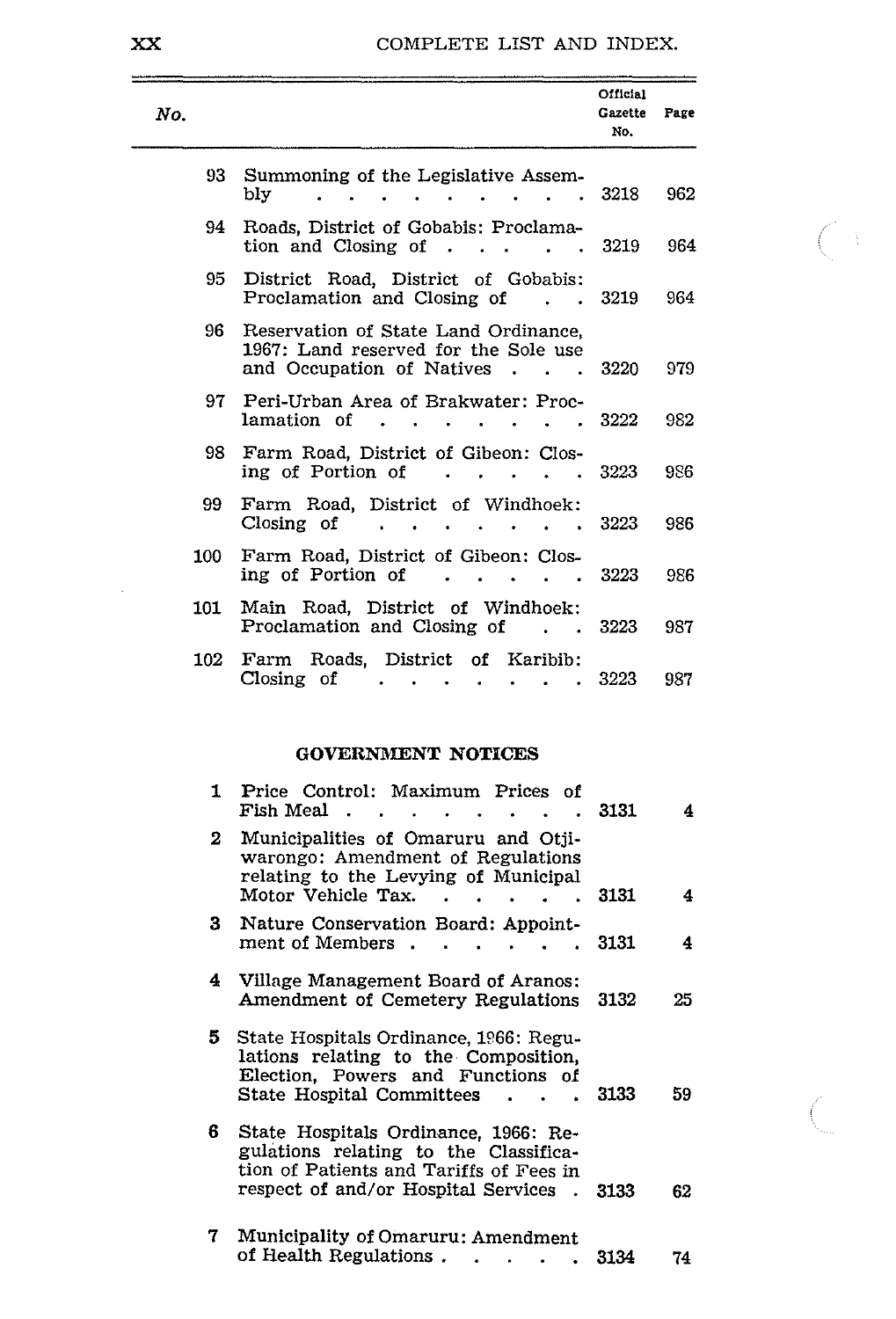#### XXII COMPLETE LIST AND INDEX.

 $\bigcap$ 

 $\bigl(\,\cdot\,\bigr)$ 

| No. |    |                                                                                                                                                       | Official<br>Gazette<br>No. | Page |
|-----|----|-------------------------------------------------------------------------------------------------------------------------------------------------------|----------------------------|------|
|     | 8  | Municipality of Omaruru: Amendment<br>of Water Supply Regulations                                                                                     | 3134                       | 76   |
|     | 9  | Municipality<br>of<br>Keetmanshoop:<br>Amendment of Electricity Supply Re-<br>gulations                                                               | 3134                       | 76   |
|     | 10 | Municipality of Karasburg: Tariff of<br>Fees for Services rendered                                                                                    | 3134                       | 76   |
|     | 11 | Acting Administrator of South West<br>Africa: Appointment as                                                                                          | 3135                       | 89   |
|     | 12 | Keetmanshoop:<br>Municipality<br>οf<br>Amendment of Health Regulations:<br>Correction Notice<br>$\ddot{\phantom{0}}$                                  | 3138                       | 97   |
|     | 13 | Administration Employees Ordinance,<br>1957: Amendment of Regulations.                                                                                | 3139                       | 112  |
|     | 14 | Ordinance, 1971: Promulgation of<br>$\ddot{\phantom{0}}$                                                                                              | 3142                       | 132  |
|     | 15 | Trunk Road, District of Windhoek:<br>Increase of Road Width                                                                                           | 3143                       | 137  |
|     | 16 | Price Control: Maximum Prices<br>οf<br>Bread                                                                                                          | 3143                       | 142  |
|     | 17 | Municipality of Windhoek:<br>Amend-<br>ment of Water Supply Regulations                                                                               | 3143                       | 142  |
|     | 18 | Municipality of Windhoek:<br>Amend-<br>ment of Building Line Regulations                                                                              | 3143                       | 143  |
|     | 19 | Education Ordinance, 1962: Regula-<br>tions on the Establishment, Control<br>and Maintenance of Hostels                                               | 3143                       | 143  |
|     | 20 | Municipality of Windhoek: Repeal of<br>Pension Fund Rules                                                                                             | 3143                       | 145  |
|     | 21 | Regulations to provide for the Con-<br>duct and Proceedings of the Valua-<br>tion Court<br>$\ddot{\phantom{a}}$                                       | 3143                       | 145  |
|     | 22 | Nature Conservation Ordinance, 1967:<br>Amendment of Regulations, Ais-Ais                                                                             | 3143                       | 149  |
|     | 23 | Municipality of Windhoek: Amend-<br>ment of Swimming Bath Regulations                                                                                 | 3144                       | 158  |
|     | 24 | Municipality of Mariental:<br>Amend-<br>ment of Meat and Abattoir Regula-<br>tions                                                                    | 3146                       | 163  |
|     | 25 | Village Management Board of Betha-<br>nien: Amendment of Sanitation Regu-<br>lations                                                                  | 3146                       | 164  |
|     | 26 | Village Management Board of Betha-<br>nien: Amendment of Water Supply<br>Regulations<br>$\bullet$<br>÷.<br>$\bullet$                                  | 3146                       | 164  |
|     | 27 | Municipality of Karasburg: Repeal of<br>Various Regulations<br>$\ddot{\phantom{1}}$<br>$\mathbf{r}$ .<br>$\ddot{\phantom{0}}$                         | 3146                       | 164  |
|     | 28 | Municipality of Karasburg.<br>Model<br>Pound Regulations<br>$\bullet$ .<br><br><br><br><br><br><br><br><br><br><br><br><br><br><br><br>$\blacksquare$ | 3146                       | 164  |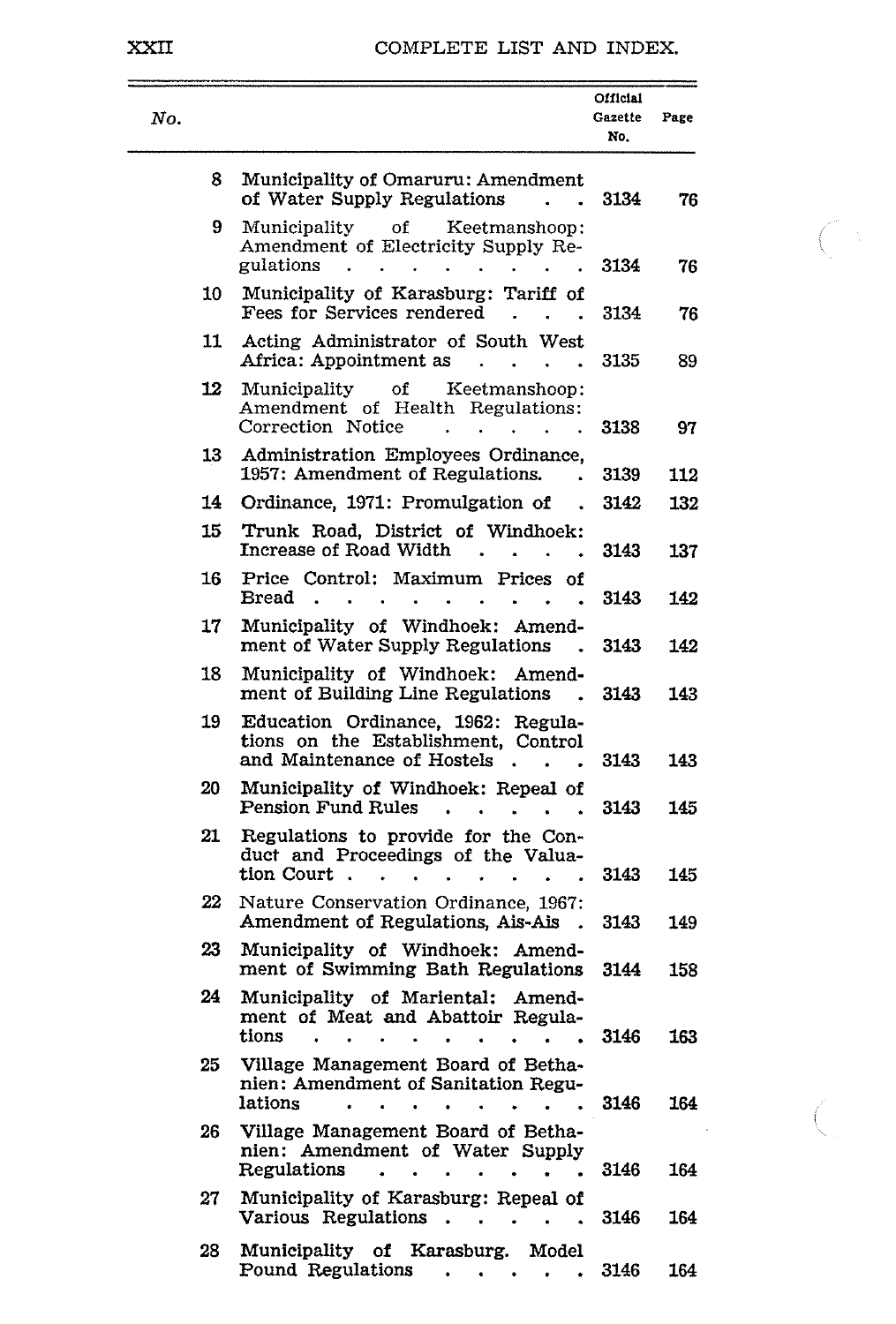#### COMPLETE LIST AND INDEX.

 $\subset \overline{ }$ 

 $\frac{1}{\sqrt{2}}$ 

| No. |          |                                                                                                                                                                                                                                  | Official<br>Gazette<br>No. | Page |
|-----|----------|----------------------------------------------------------------------------------------------------------------------------------------------------------------------------------------------------------------------------------|----------------------------|------|
|     | 29       | Ordinance, 1971: Promulgation of                                                                                                                                                                                                 | 3147                       | 172  |
|     | 30       | Ordinance, 1971: Promulgation of                                                                                                                                                                                                 | 3148                       | 175  |
|     | 31       | Municipality of Windhoek:<br>Amend-<br>ment of Tender Regulations                                                                                                                                                                | 3149                       | 186  |
|     | 32<br>33 | Municipality of Grootfontein: Amend-<br>ment of Health Regulations<br>ä.<br>Tender Board Regulations:<br>Amend-                                                                                                                  | 3149                       | 186  |
|     | 34       | ment<br>Municipality of Tsumeb: Staff Regu-                                                                                                                                                                                      | 3149                       | 188  |
|     |          | lations                                                                                                                                                                                                                          | 3149                       | 188  |
|     | 35       | Municipality of Windhoek:<br>Amend-<br>ment of Hawker and Pedlar Regula-<br>tions                                                                                                                                                | 3149                       | 189  |
|     | 36       | Commission of Enquiry into Matters<br>arising from the Appointment, Sus-<br>pension and Termination of Service of<br>Mr. J. H. Steyn, Town Clerk appoint-<br>ed on Trial by the Municipality of<br>Swakopmund.<br>$\overline{a}$ | 3150                       | 210  |
|     | 37       | Municipality<br>Keetmanshoop:<br>οf<br>Amendment of Electricity Supply Re-<br>gulations                                                                                                                                          | 3151                       | 219  |
|     | 38       | Municipal Model<br>Staff<br>Regulations:<br>Amendment                                                                                                                                                                            | 3151                       | 220  |
|     | 39       | Maximum Prices<br>Price<br>Control:<br>of<br>Coal                                                                                                                                                                                | 3151                       | 220  |
|     | 40       | Brands Registered, Transferred<br>or<br>Cancelled during 1970 in respect<br>οf<br>European stock owners                                                                                                                          | 3154                       | 244  |
|     | 41       | Hunting Regulations for 1971<br>$\ddot{\phantom{0}}$                                                                                                                                                                             | 3155                       | 256  |
|     | 42       | Municipality of Grootfontein: Amend-<br>ment of Staff Regulations                                                                                                                                                                | 3155                       | 256  |
|     | 43       | Municipality of Keetmanshoop:<br>Mo-<br>del Staff Regulations                                                                                                                                                                    | 3155                       | 257  |
|     | 44       | Village Management Board of Be-<br>thanien: Amendment of Cemetery Re-<br>gulations                                                                                                                                               | 3155                       | 258  |
|     | 45       | Village Management Board of Betha-<br>nien: Amendment of Water Supply<br>Regulations                                                                                                                                             | 3155                       | 258  |
|     | 46       | Municipality of Otjiwarongo: Amend-<br>ment of Staff Regulations                                                                                                                                                                 | 3155                       | 259  |
|     | 47       | Village Management Board of Stamp-<br>riet: Amendment of Sanitation Re-<br>gulations                                                                                                                                             | 3155                       | 260  |
|     | 48       | Nature Conservation Ordinance, 1967:<br>Appointment of Nature Conservators.                                                                                                                                                      | 3155                       | 260  |
|     | 49       | Nature Conservation Ordinance, 1967:<br>Amendment of Regulations                                                                                                                                                                 | 3155                       | 260  |
|     | 50       | Election of member of the Legislative<br>Assembly<br>$\bullet$<br>$\sim$ 100 $\pm$<br>$\bullet$                                                                                                                                  | 3156                       | 279  |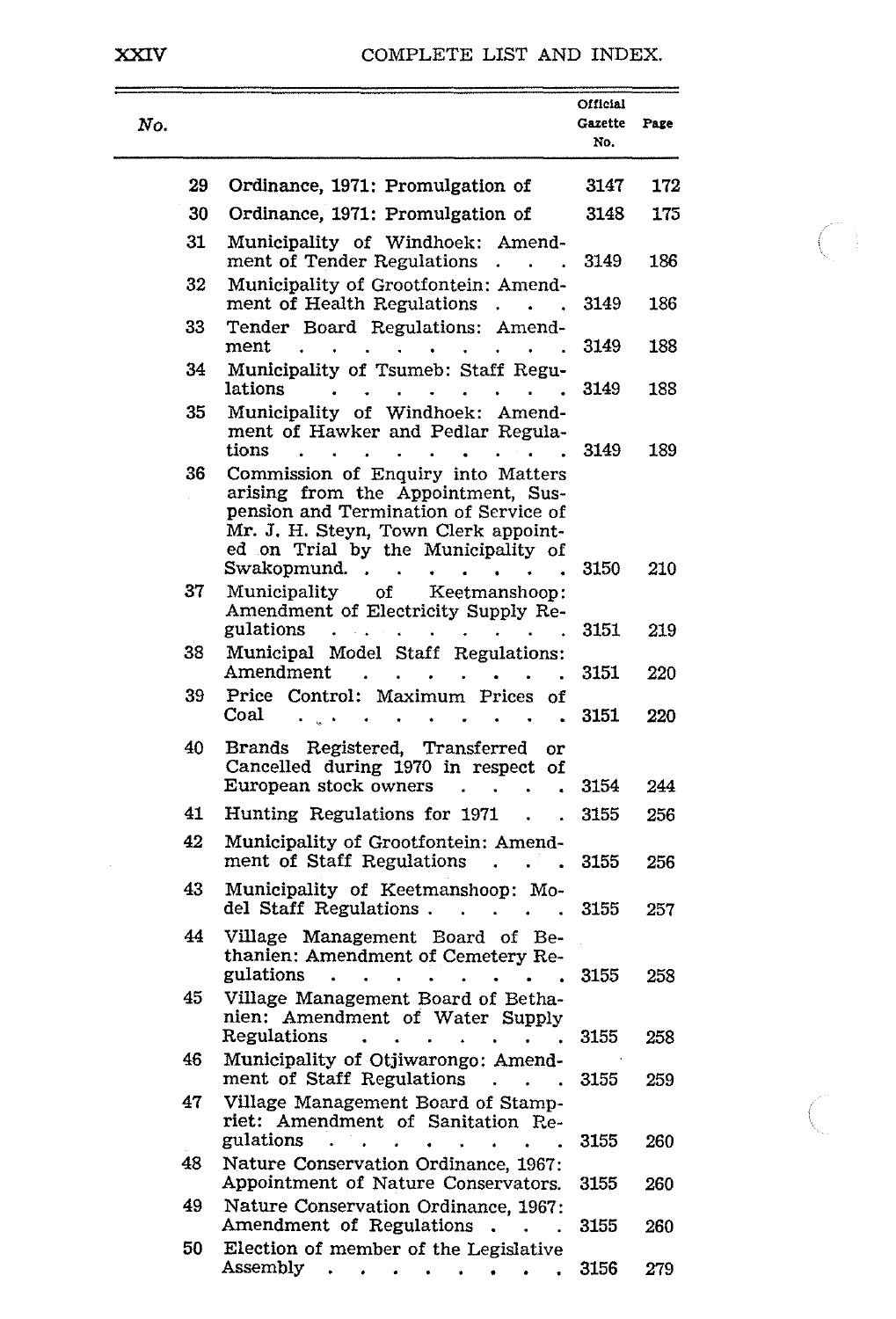#### XXVI

 $\sim$ 

#### COMPLETE LIST AND INDEX.

 $\overline{\mathbb{C}}$ 

 $\mathcal{L}$ 

| No.       |                                                                                                                                                                                                          | Official<br>Gazette<br>No. | Page |
|-----------|----------------------------------------------------------------------------------------------------------------------------------------------------------------------------------------------------------|----------------------------|------|
| 51        | Tender<br>Board Regulations:<br>Correc-<br>tion Notice                                                                                                                                                   | 3165                       | 326  |
| 52        | Nature Conservation Ordinance, 1967:<br>Registration of Cage Bird Societies                                                                                                                              | 3165                       | 326  |
| 53        | Nature Conservation Ordinance, 1967:<br>Amendment of Regulations                                                                                                                                         | 3165                       | 327  |
| 54        | Village Management Board<br>of Go-<br>chas: Native Housing Levy                                                                                                                                          | 3165                       | 329  |
| 55        | Municipality of Walvis Bay: Amend-<br>ment of Staff Regulations                                                                                                                                          | 3165                       | 329  |
| 56        | Village Management Board of Leo-<br>nardville: Amendment of Water Sup-<br>ply Regulations                                                                                                                | 3165                       | 330  |
| 57        | Village Management Board of Be-<br>thanien: Building Regulations                                                                                                                                         | 3165                       | 331  |
| 58        | Municipality of Otavi: Amendment of<br><b>Staff Regulations</b>                                                                                                                                          | 3165                       | 334  |
| 59        | Village Management Board of Kalk-<br>feld: Amendment of Water Supply                                                                                                                                     |                            | 335  |
|           | Regulations.                                                                                                                                                                                             | 3165<br>3177A              | 1    |
| 60<br>61  | Ordinance, 1971: Promulgation of                                                                                                                                                                         |                            | 1    |
|           | Ordinance, 1971: Promulgation of<br>$\ddot{\phantom{0}}$                                                                                                                                                 | 3177B                      |      |
| 62        | Nature Conservation Ordinance, 1967:<br>Amendment of Regulations                                                                                                                                         | 3178                       | 503  |
| 63<br>64. | Village Management Board of<br>Mal-<br>tahöhe: Amendment of Water Supply<br>Regulations<br>Village Management Board of Be-                                                                               | 3178                       | 504  |
|           | thanien:<br>Amendment<br>of<br>Sanitation<br>Regulations                                                                                                                                                 | 3178                       | 504  |
| 65        | Village Management Board of Wit-<br>vlei: Amendment of Water<br>Supply<br>Regulations                                                                                                                    | 3178                       | 504  |
| 66        | Acting Administrator of South West<br>Africa: Appointment as                                                                                                                                             | 3179                       | 511  |
| 67        | Municipality of Usakos: Amendment<br>of Staff Regulations                                                                                                                                                | 3181                       | 517  |
| 68        | Municipality of Gobabis: Amendment<br>of Water Supply Regulations                                                                                                                                        | 3181                       | 517  |
| 69        | Municipality of Windhoek:<br>Amend-<br>ment of Meat and Abattoir Regula-<br>tions<br>$\mathcal{L}^{\text{max}}$<br>$\mathbf{r} = \mathbf{r} + \mathbf{r}$ , where $\mathbf{r} = \mathbf{r}$<br>$\bullet$ | 3181                       | 518  |
| 70        | Ordinance, 1971: Promulgation of                                                                                                                                                                         | 3182                       | 528  |
| 71        | Ordinance, 1971: Promulgation of<br>$\ddot{\phantom{a}}$                                                                                                                                                 | 3183                       | 539  |
| 72        | Ordinance, 1971: Promulgation of<br>$\overline{a}$                                                                                                                                                       | 3184                       | 554  |
| 73        | Income Tax Ordinance, 1961: Regu-<br>lations                                                                                                                                                             | 3184                       | 587  |
| 74        | $\ddot{\phantom{0}}$<br>Ordinance, 1971: Promulgation of<br>$\ddot{\phantom{0}}$                                                                                                                         | 3185                       | 589  |
| 75        | Ordinance, 1971: Promulgation of                                                                                                                                                                         | 3186                       | 594  |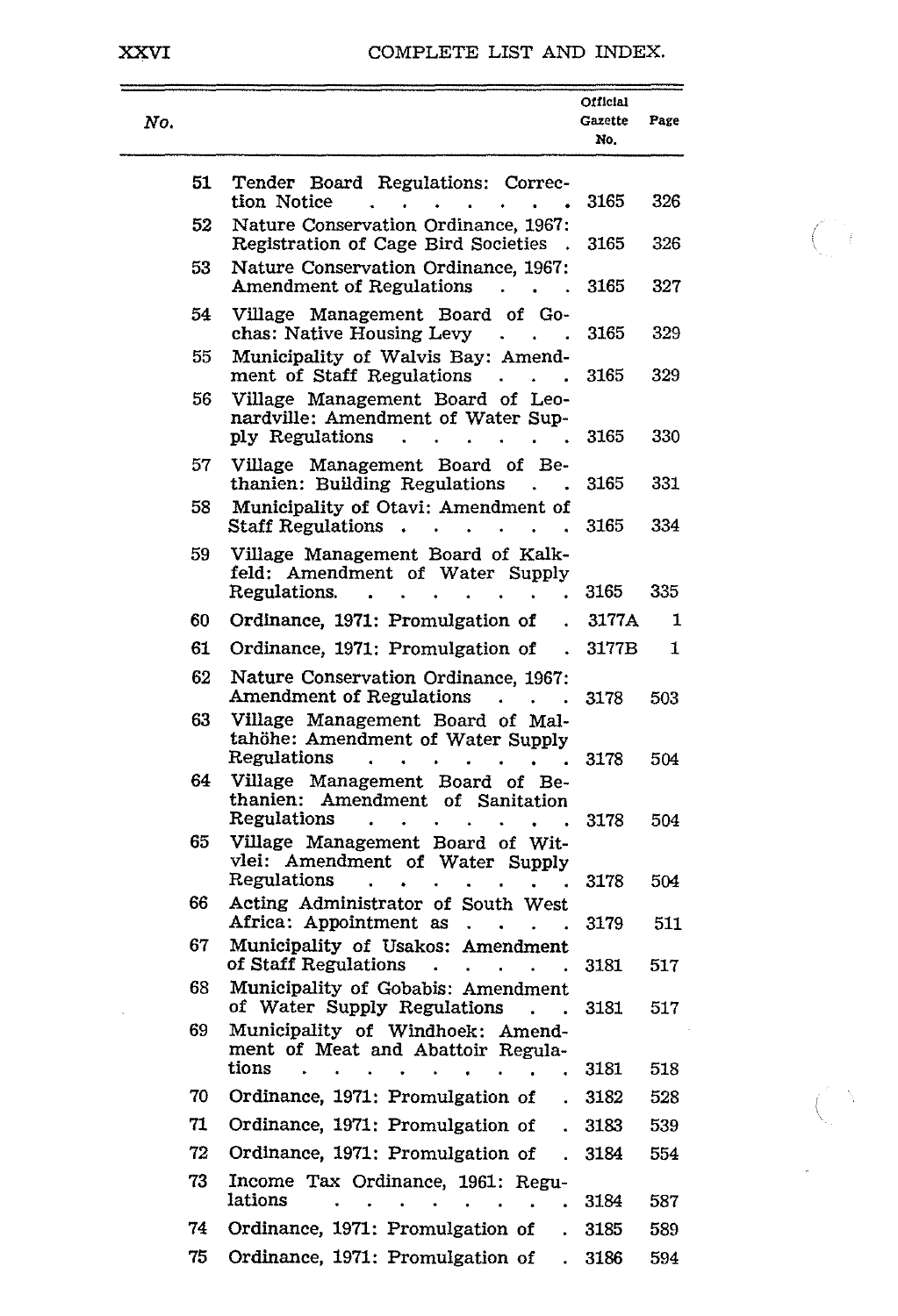$\frac{1}{2}$ €

| No. |          |                                                                                                                         | Official<br>Gazette<br>No. | Page       |
|-----|----------|-------------------------------------------------------------------------------------------------------------------------|----------------------------|------------|
|     | 76       | Ordinance, 1971: Promulgation of<br>$\mathbf{r}$                                                                        | 3187                       | 597        |
|     | 77       | Ordinance, 1971: Promulgation of                                                                                        | 3188                       | 604        |
|     | 78       | Ordinance, 1971: Promulgation of<br>$\ddot{\phantom{0}}$                                                                | 3189                       | 607        |
|     | 79       | Ordinance, 1971: Promulgation of<br>$\cdot$                                                                             | 3190                       | 610        |
|     | 80       | Ordinance, 1971: Promulgation of<br>$\ddot{\phantom{0}}$                                                                | 3191                       | 613        |
|     | 81       | Ordinance, 1971: Promulgation of<br>$\ddot{\phantom{0}}$                                                                | 3192                       | 616        |
|     | 82       | Ordinance, 1971: Promulgation of<br>$\ddot{\phantom{a}}$                                                                | 3193                       | 618        |
|     | 83       | Ordinance, 1971: Promulgation of<br>$\ddot{\phantom{a}}$                                                                | 3194                       | 623        |
|     | 84       | Village Management Board of Aranos:<br>Amendment of Commonage Regula-<br>tions                                          | 3195                       | 652        |
|     | 85       | Village Management Board of Aranos:<br>Amendment of Water Supply Regula-<br>tions                                       | 3195                       | 653        |
|     | 86       | Municipality of Tsumeb: Amendment<br>of Drainage and Sewerage Regula-<br>tions                                          | 3195                       | 653        |
|     | 87       | Urban Area of Gochas: Curfew<br>Regulations                                                                             | 3195                       | 653        |
|     | 88       | Municipality of Karibib: Redefinition<br>of Boundaries                                                                  | 3195<br>3196               | 654<br>671 |
|     | 89       | Municipality of Otjiwarongo: Exten-<br>sion of Municipal Boundaries.<br>Ĭ.                                              | 3195<br>3196               | 654<br>672 |
|     | 90       | Municipality of Windhoek: Extension<br>of Municipal Boundaries.                                                         | 3195<br>3196               | 654<br>672 |
|     | 91       | Municipality of Outjo: Amendment of<br>Staff Regulations.                                                               | 3195                       | 655        |
|     | 92       | Municipality of Omaruru: Amendment<br>of Staff Regulations                                                              | 3195                       | 656        |
|     | 93       | Acting Secretary for South West Af-<br>rica: Appointment as.                                                            | 3195                       | 657        |
|     | 94       | Price Control: Maximum Prices of<br>Beer<br>Rural Local Authority of Hentiesbaai:                                       | 3195                       | 657        |
|     | 95<br>96 | Dissolution of<br>$\ddot{\phantom{a}}$<br>Sea-shore Ordinance, 1958:<br>Amend-                                          | 3195                       | 659        |
|     |          | ment of Regulations — Hentiesbaai                                                                                       | 3195                       | 659        |
|     | 97       | Honorary Nature Conservators: Ap-<br>pointment of                                                                       | 3196                       | 673        |
|     | 98       | Municipality of Otjiwarongo: Amend-<br>ment of Meat and Abattoir Regula-<br>tions                                       | 3196                       | 673        |
|     | 99       | Municipality of Grootfontein: Amend-<br>ment of Regulations relating to the<br>Extinguishing<br>Prevention<br>and<br>of |                            |            |
|     | 100      | Fires<br>Municipality of Grootfontein: Amend-                                                                           | 3196                       | 674.       |
|     |          | ment of Water Supply Regulations                                                                                        | 3196                       | 674        |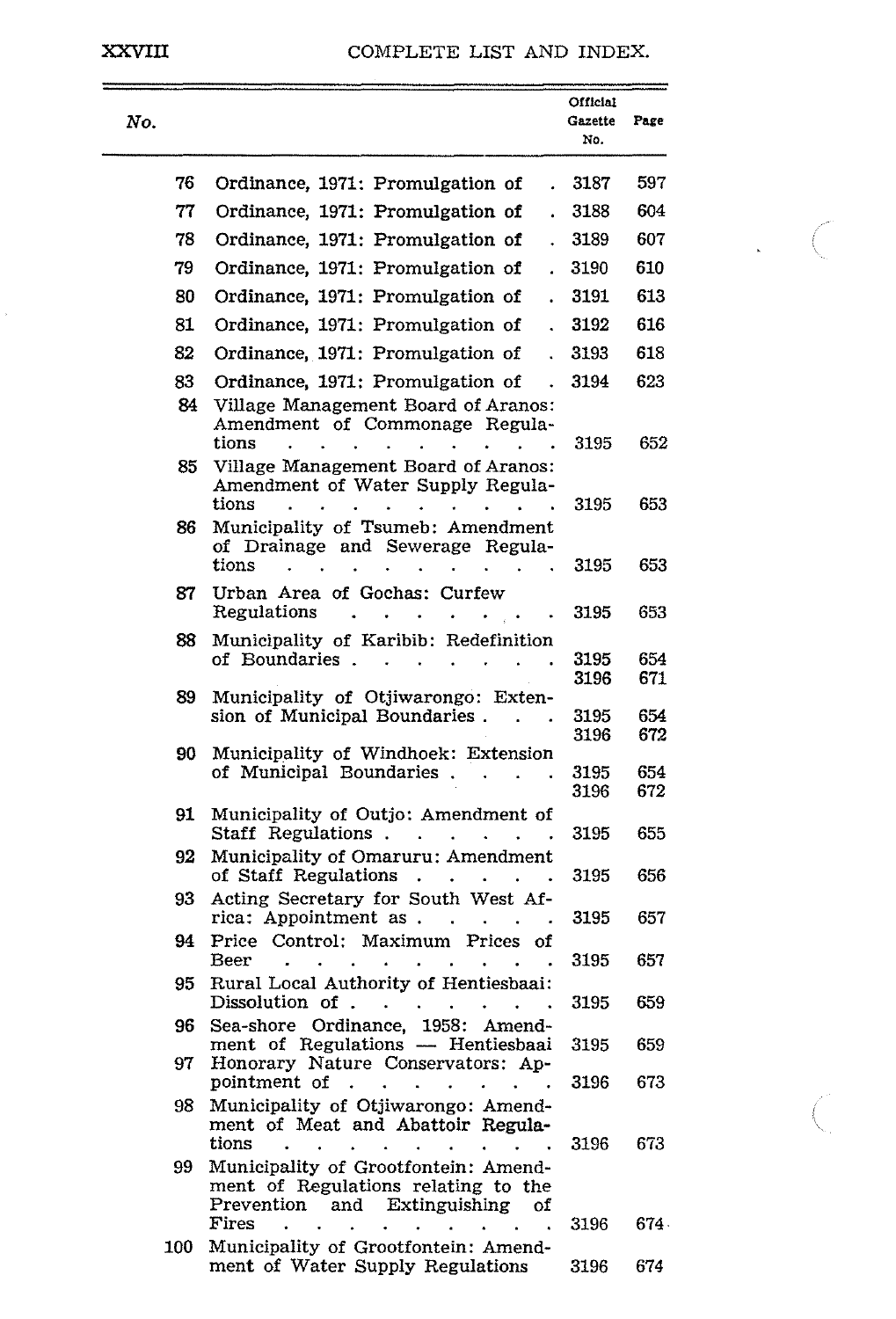## COMPLETE LIST AND INDEX.

 $\bigcap$ 

 $\overline{\mathbb{C}}$  .

| No.        |                                                                                                                                                              | Official<br>Gazette<br>No. | Page |
|------------|--------------------------------------------------------------------------------------------------------------------------------------------------------------|----------------------------|------|
| 101        | Village Management Board of Aroab:<br>Amendment of Water Supply Regu-<br>lations                                                                             | 3196                       | 675  |
| 102        | Municipality of Grootfontein: Amend-<br>ment of Building Regulations                                                                                         | 3196                       | 675  |
| 103        | Village Management Board of Stamp-<br>riet: Amendment of Water Supply<br>Regulations                                                                         | 3196                       | 675  |
| 104        | Municipality of Tsumeb: Amendment<br>of Water Supply Regulations                                                                                             | 3196                       | 676  |
| 105        | Municipality of Walvis Bay: Amend-<br>ment of Native Location Regulations                                                                                    | 3196                       | 676  |
| 106        | Control of Formidable Epidemic Dis-<br>eases: Regulations                                                                                                    | 3197                       | 705  |
| 107        | Notice under Sections 5 and 87 of the<br>Public Health Act, 1919 as applied to<br>the Territory of South West Africa                                         | 3197                       | 710  |
| 108        | Ordinance, 1971: Promulgation of                                                                                                                             | 3198                       | 712  |
| 109        | Ordinance, 1971: Promulgation of                                                                                                                             | 3199                       | 719  |
| 110<br>111 | Regulations to Provide for the Con-<br>duct and Proceedings of the Valua-<br>tion Court.<br>Village Management Board of Betha-                               | 3200                       | 747  |
|            | nien: Amendment of Native Location<br>Regulations                                                                                                            | 3200                       | 748  |
| 112        | Shop Hours and Shop Assistants Or-<br>dinance, 1939: Opening and Closing<br>Hours: Municipal Area of Walvis Bay                                              | 3200                       | 748  |
| 113        | Peri-Urban Development Board Or-<br>dinance, 1970: Employees Regulations                                                                                     | 3200                       | 748  |
| 114        | Municipality of Outjo: Amendment of<br>Water Supply Regulations                                                                                              | 3200                       | 749  |
| 115        | Municipality of Outjo: Amendment of<br>Health Regulations: Tariff of Charges                                                                                 | 3200                       | 749  |
| 116        | Municipality of Outjo: Amendment of<br>Cemetery Regulations                                                                                                  | 3200                       | 750  |
| 117        | Municipality of Otjiwarongo: Amend-<br>ment of Meat and Abattoir Regula-<br>tions: Correction Notice.<br>$\bullet$                                           | 3200                       | 750  |
| 118        | Entertainment Tax Ordinance, 1930:<br>Regulations<br>$\sim$<br><b>Contract Contract</b><br>$\sim$<br>$\bullet$ .<br><br><br><br><br><br><br><br><br><br><br> | 3200                       | 750  |
| 119        | Ordinance, 1971: Promulgation of .                                                                                                                           | 3201                       | 767  |
| 120        | Ordinance, 1971: Promulgation of                                                                                                                             | 3202                       | 784  |
| 121        | Notice in Terms of the Public Health<br>Act, 1919: Ports and Inland Borders<br>of the Territory<br>$\ddot{\phantom{0}}$<br>$\cdot$<br>$\bullet$              | 3203                       | 795  |
| 122        | Public Health Act, 1919: Regulations<br>in Terms of Section 86 - Smallpox                                                                                    | 3203                       | 796  |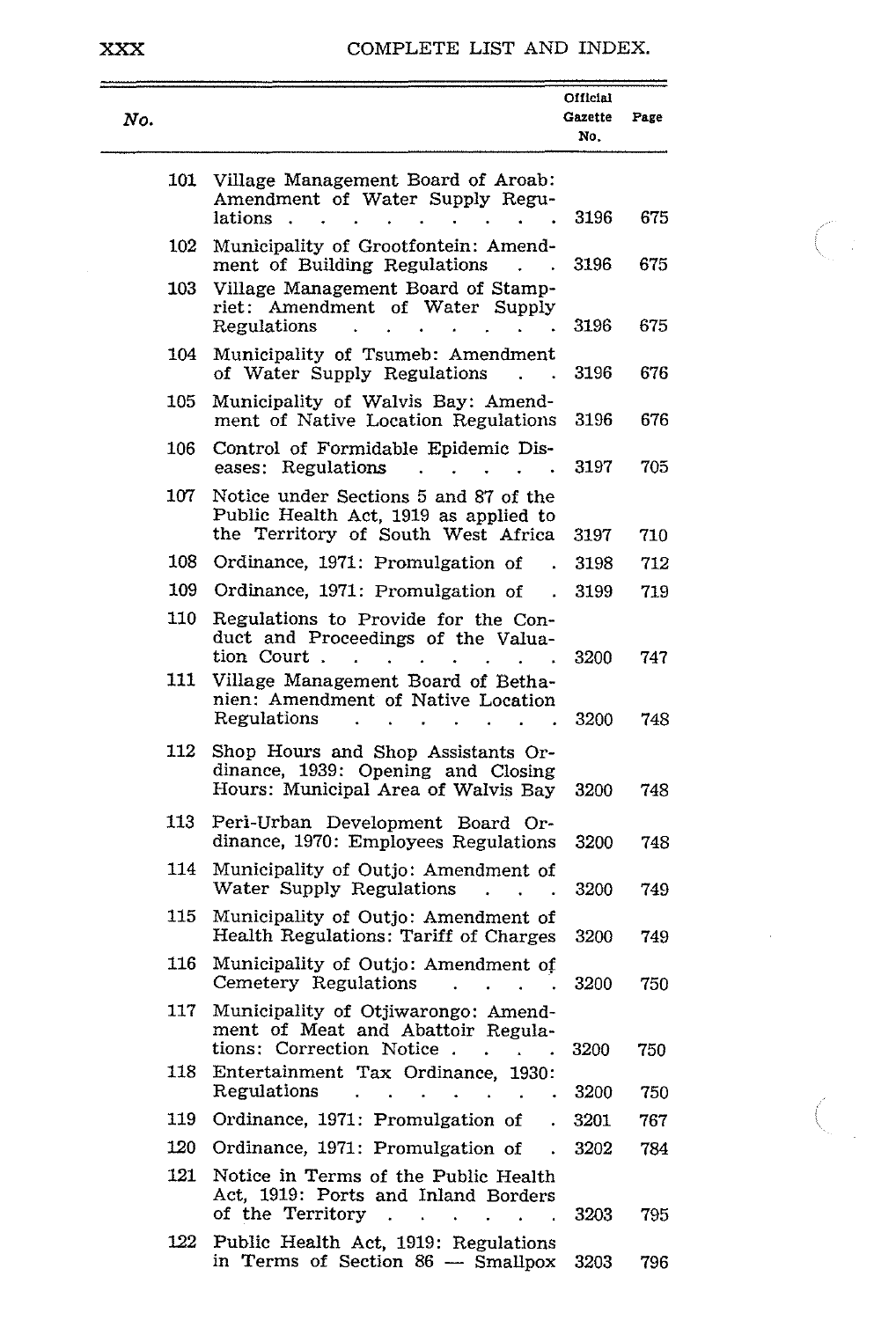#### COMPLETE LIST AND INDEX.

 $\subset$ 

G -

| No. |                                                                                                                                                                          | Official<br>Gazette<br>No. | Page       |
|-----|--------------------------------------------------------------------------------------------------------------------------------------------------------------------------|----------------------------|------------|
| 123 | Public Health Act, 1919: Regulations<br>in Terms of Section 84                                                                                                           | 3203                       | 796        |
| 124 | Public Health Act, 1919: Regulations<br>in Terms of Section 86 - Cholera                                                                                                 | 3203                       | 797        |
| 125 | Village Management Board of Wit-<br>vlei: Native Housing Levy                                                                                                            | 3204                       | 799        |
| 126 | Village Management Board of Kalk-<br>feld: Amendment of Sanitation Regu-<br>lations<br>$\sim$<br>$\ddot{\phantom{0}}$                                                    | 3204                       | 799        |
| 127 | Village Management Board of Kalk-<br>feld: Amendment of Water Supply<br>Regulations<br>$\ddot{\phantom{0}}$                                                              | 3204                       | 800        |
| 128 | Municipality of Keetmanshoop: Cur-<br>few Regulations<br>$\bullet$                                                                                                       | 3204                       | 800        |
| 129 | Municipality of Outjo: Amendment of<br>Location Regulations.                                                                                                             | 3204                       | 800        |
| 130 | Municipality of<br>Tsumeb:<br>Native<br>Housing Levy.<br>$\ddot{\phantom{a}}$<br>$\epsilon$<br>$\ddot{\phantom{0}}$                                                      | 3204                       | 801        |
| 131 | Municipality of Otjiwarongo: Amend-<br>ment of Water Supply Regulations                                                                                                  | 3204                       | 801        |
| 132 | Municipality of Omaruru:<br>Amend-<br>ment of Rest Camp and Vleisbraai Re-<br>gulations<br>$\bullet$<br>$\ddot{\phantom{0}}$<br>$\bullet$<br>$\bullet$<br>$\blacksquare$ | 3204                       | 802        |
| 133 | Municipality of Windhoek:<br>Amend-<br>ment of Health Regulations.                                                                                                       | 3204                       | 803        |
| 134 | Price Control: Maximum<br>Prices<br>οf<br>Fertilizers.<br>٠                                                                                                              | 3204                       | 804        |
| 135 | Municipality of Omaruru: Redefini-<br>tion of Municipal Boundaries.                                                                                                      | 3205<br>3208               | 823<br>846 |
| 136 | Municipality of Walvis Bay: Division<br>into New Wards: Correction Notice                                                                                                | 3205                       | 823        |
| 137 | Control over the Entry and Residence<br>of<br>Prohibited Persons<br>Ordinance.<br>1970: Appointment of Inspectors.                                                       | 3205                       | 824        |
| 138 | Municipality of Windhoek: Amend-<br>ment of Building Regulations                                                                                                         | 3205                       | 824        |
| 139 | Acting Administrator of South West<br>Africa: Appointment as<br>L.<br>$\ddot{\phantom{0}}$<br>$\ddot{\phantom{a}}$                                                       | 3206                       | 838        |
| 140 | Administration Employees Ordinance.<br>1957: Amendment of Regulations.                                                                                                   | 3208                       | 846        |
| 141 | Nature Conservation Ordinance, 1967:<br>Amendment of Regulations.                                                                                                        | 3208                       | 847        |
| 142 | Liquor Ordinance, 1969: Amendment<br>of Regulations                                                                                                                      |                            | 861        |
| 143 | Municipality of Tsumeb: Amendment<br>of Health Regulations                                                                                                               | 3209<br>3210               | 874        |
| 144 | Control over the Entry and Residence<br>of Prohibited Persons Ordinance, 1970:<br>Appointment of Inspector<br>$\bullet$                                                  | 3210                       | 876        |
| 145 | Trunk Road 1, Section 6, District of<br>Windhoek: Increase of Road Width.                                                                                                | 3210                       | 876        |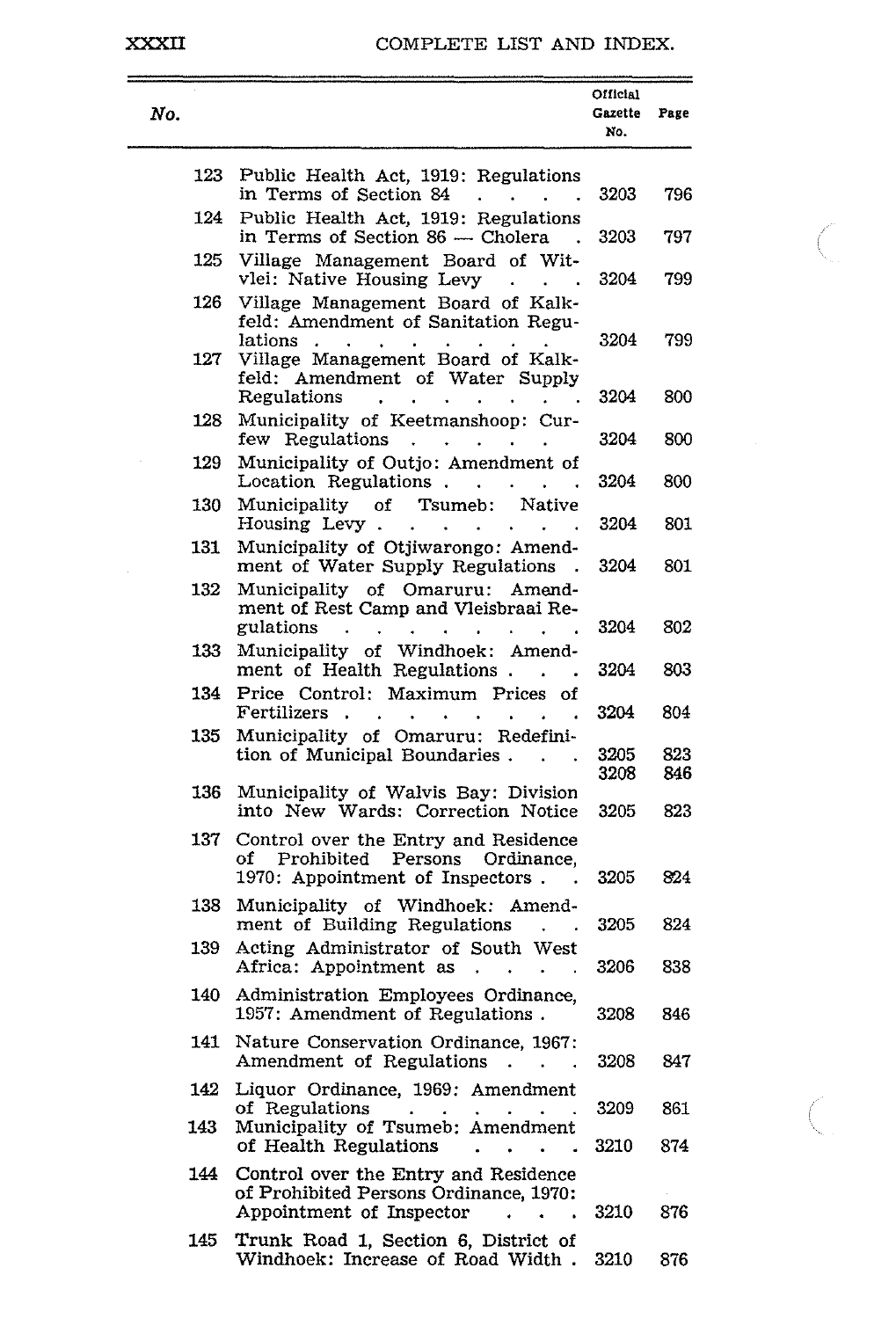## XXXIV COMPLETE LIST AND INDEX.

 $\bigcap$ 

 $\left(\begin{array}{c} \downarrow \\ \downarrow \end{array}\right)$ 

| No.  |                                                                                                                                                 | Official<br>Gazette<br>No. | Page       |
|------|-------------------------------------------------------------------------------------------------------------------------------------------------|----------------------------|------------|
| 146  | Trunk Road 9, Section 1, District of<br>Windhoek: Increase of Road Width.                                                                       | 3210                       | 877        |
| 147  | Trunk Road 1 Section 2A, District of<br>Keetmanshoop: Increase of<br>Road<br>Width<br>$\ddot{\phantom{0}}$<br>٠                                 | 3210                       | 878        |
| 148  | Municipality of Mariental: Amend-<br>ment of Native Location Regulations                                                                        | 3210                       | 880        |
| 149  | Public Health Act, 1919: Repeal of<br>Regulations                                                                                               | 3211                       | 890        |
| 150  | Education Ordinance, 1962: Amend-<br>ment of the Regulations on Financial<br>Aid to Registered Private Schools for<br>White Pupils              | 3214                       | 895        |
| 151  | Municipality of Windhoek:<br>Regula_<br>tions regarding Smoking in Audito-<br>riums of Theatres and Bioscopes                                   | 3214                       | 895        |
| 152  | Municipality of Okahandja:<br>Amend-                                                                                                            |                            |            |
| 153  | ment of Rules of Order<br>Municipality of Windhoek:<br>Amend-                                                                                   | 3214                       | 896        |
| 154  | ment of Health Regulations<br>$\ddot{\phantom{0}}$<br>Municipality of Usakos: Amendment                                                         | 3214                       | 896        |
| 155  | of Health Regulations<br>$\bullet$<br>Municipality of Windhoek:                                                                                 | 3214                       | 898        |
|      | Amend-<br>ment of Swimming Bath Regulations                                                                                                     | 3214                       | 898        |
| 156  | Peri-Urban Development Board: Em-<br>ployees Regulations<br>$\overline{a}$<br>$\ddot{\phantom{0}}$                                              | 3216                       | 914        |
| 157  | Levying of Village Management Board<br>Motor Vehicle Tax: Amendment<br>of<br>Regulations                                                        | 3216                       | 915        |
| 158  | Levying of Municipal Motor Vehicle<br>Tax: Amendment of Regulations                                                                             | 3216                       | 916        |
| 159  | Municipality of Windhoek:<br>Amend-<br>ment of Meat and Abattoir Regula-<br>tions: Correction Notice                                            | 3217                       | 946        |
| 160  | Municipality of Walvis Bay: Amend-<br>ment of Staff Regulations<br>$\ddot{\phantom{0}}$                                                         | 3217                       | 946        |
| 161  | Municipality<br>of<br>Keetmanshoop:<br>Amendment of Electricity Supply Re-                                                                      |                            |            |
| 162. | gulations<br>Municipal Model Staff<br>Regulations:<br>Amendment                                                                                 | 3217<br>3217               | 947<br>949 |
| 163  | Price Control: Maximum Prices of<br>Sugar                                                                                                       | 3217                       | 952        |
| 164  | Village Management Board of Koës:<br>Amendment of Water Supply Regu_<br>lations                                                                 | 3219                       | 965        |
| 165  | Municipality of Walvis Bay: Amend-<br>ment of Building Regulations<br>$\ddot{\phantom{0}}$                                                      | 3219                       | 965        |
| 166  | Price Control: Maximum Prices of<br>Wire, Wire Netting and Fencing Stan-<br>dards, Posts and Droppers<br>$\mathbf{r} = \mathbf{r}$<br>$\bullet$ | 3219                       | 966        |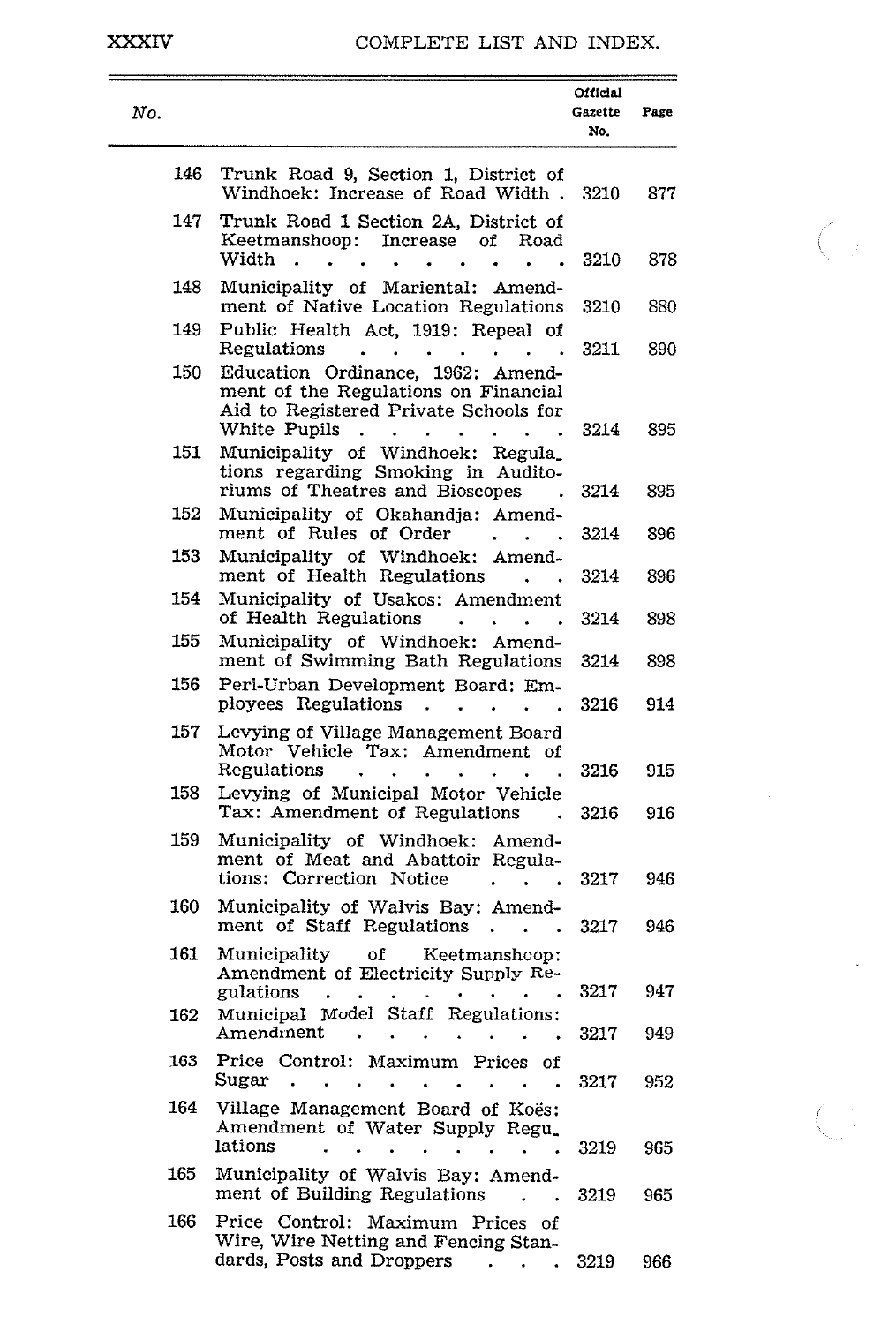#### COMPLETE LIST AND INDEX.

 $\bigcirc$ 

 $\left( \begin{array}{c} \hline \end{array} \right)$ 

| No. |                                                                                                | Official<br>Gazette<br>No. | Page |
|-----|------------------------------------------------------------------------------------------------|----------------------------|------|
| 167 | Price Control: Maximum Prices of<br>Flat Steel Sheets                                          | 3219                       | 967  |
| 168 | Price Control: Maximum Prices<br>of<br>Galvanised Corrugated Sheets                            | 3219                       | 968  |
| 169 | Price Control: Maximum Prices<br>Ωf<br>certain Steel Products                                  | 3219                       | 969  |
| 170 | Municipality of Swakopmund: Amend-<br>ment of Regulations relating<br>to<br><b>Bungalows</b>   | 3219                       | 972  |
| 171 | Municipality of Swakopmund: Amend-<br>ment of Regulations - Camping<br>Site                    | 3219                       | 972  |
| 172 | Municipality of Swakopmund: Tariff<br>of Fees for use of Swimming Bath                         | 3219                       | 973  |
| 173 | Appointment of Nature Conservators                                                             | 3223                       | 989  |
| 174 | Regulations relating to the Levying<br>Municipal Motor Vehicle Tax:<br>of<br>Correction Notice | 3223                       | 990  |
| 175 | Municipality of Karibib: Amendment<br>of Swimming Bath Regulations.                            | 3223                       | 990  |
| 176 | Road Traffic Ordinance, 1967: Amend<br>ment of Regulations                                     | 3223                       | 991  |

## **REPUBLIC PROCLAMATIONS**

| <b>R.343/70</b> | (Republic) Application of the Regis-<br>tration of Pedigree Livestock Act.<br>1957 on South West Africa and Repeal<br>of the Registration of Karakul Pedi-<br>grees Ordinance, 1932.<br>$\cdot$ $\cdot$ 3134                                                              |        | 73           |
|-----------------|---------------------------------------------------------------------------------------------------------------------------------------------------------------------------------------------------------------------------------------------------------------------------|--------|--------------|
| 44              | (Republic) Medical, Dental and Phar-<br>macy Act, 1928: Amendment of the<br>Fifth Schedule                                                                                                                                                                                | . 3149 | 182          |
| 45.             | (Republic) Medical, Dental and Phar-<br>macy Act, 1928: Amendment of the<br>Fourth Schedule                                                                                                                                                                               | . 3149 | 184          |
| 46              | (Republic) Medical, Dental and Phar-<br>macy Act, 1928: Amendment of the<br>Sixth Schedule                                                                                                                                                                                | .3149  | 184          |
| R 70            | (Republic) S.A. Railways and Har-<br>bours: Amendment of the Description<br>of Areas within which the S.A. Rail-<br>ways and Harbours Administration<br>has Jurisdiction at the Harbours of<br>East London, Port Elizabeth, Walvis<br>Bay, Port Nolloth and Lüderitz 3151 |        | 218          |
| R115 -          | (Republic) Medical, Dental and Phar-<br>macy Act, 1928: Amendment of the                                                                                                                                                                                                  |        |              |
|                 | Sixth Schedule                                                                                                                                                                                                                                                            | 3180   | $\mathbf{2}$ |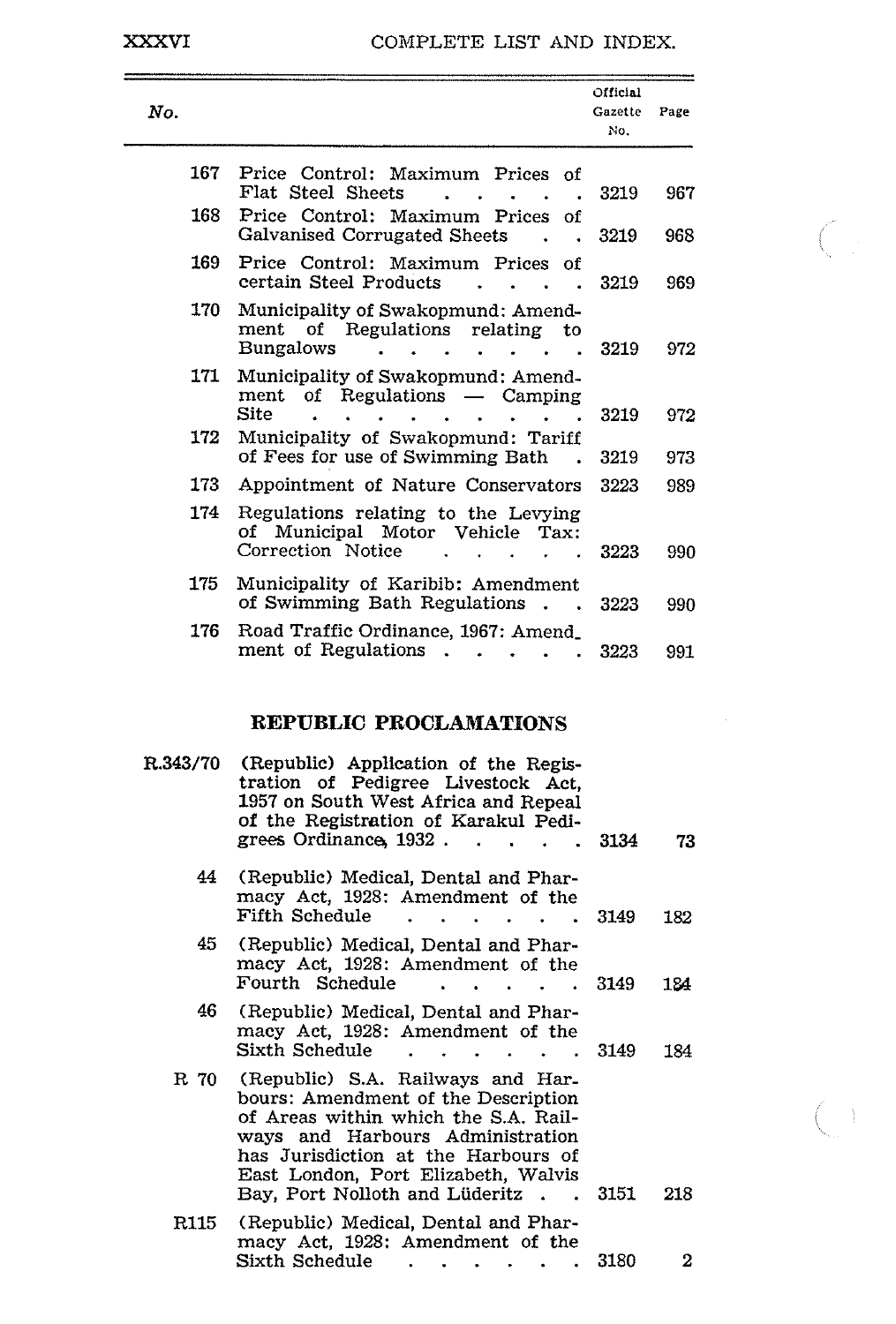#### XXXVIII COMPLETE LIST AND INDEX.

 $\bigcup$ 

| No.              |                                                                                                                                               | Official<br>Gazette<br>No. | Page |
|------------------|-----------------------------------------------------------------------------------------------------------------------------------------------|----------------------------|------|
| R121             | (Republic) Meat Trade Control Ordi-<br>nance, 1962: Amendment                                                                                 | 3181                       | 516  |
| R.200            | (Republic) Medical, Dental and<br>Pharmacy Amendment Act. 1971:<br>Date of coming into Operation.<br>$\overline{\phantom{a}}$                 | - 3208                     | 845  |
| R. 220           | (Republic) S.A. Medical and Dental<br>Council: Annual Fee payable by Me-<br>dical Practitioners and Dentists                                  | 3214                       | 894  |
| R. 267           | (Republic) Drug Laws Amendment<br>Act, 1971: Date of coming into Ope-<br>ration                                                               | 3223                       | 988  |
| R. 268           | (Republic) Medical, Dental and Phar-<br>macy Act, 1928; Amendment of the<br>Fourth Schedule                                                   | 3223                       | 988  |
|                  | REPUBLIC GOVERNMENT NOTICES:                                                                                                                  |                            |      |
| R.1751/70        | (Republic) Criminal Procedure Act,<br>1955: Regulations prescribing the Tar-<br>iff of Allowances payable to Witnes-<br>ses in Criminal Cases | 3138                       | 97   |
| <b>R.1752/70</b> | (Republic) Magistrate's Courts Act.<br>1944: Tariff of Allowances payable to                                                                  |                            |      |

|                  | Witnesses in Civil Cases<br>3138<br>100                                                                    |   |
|------------------|------------------------------------------------------------------------------------------------------------|---|
| R.2207/70        | (Republic) Customs and Excise Act.<br>1964: Amendment of Schedule 1 (No.<br>1/1/46)<br>3131                | 6 |
| R.2208/70        | (Republic) Customs and Excise Act.<br>1964: Amendment of Schedule 3 (No.<br>$3/247$ .<br>3131              | 6 |
| R.2209/70        | (Republic) Customs and Excise Act,<br>1964: Amendment of Schedule 4 (No.<br>4/75)<br>3131                  | 7 |
| R.2210/70        | (Republic) Customs and Excise Act.<br>1964: Amendment of Schedule 6 (No.<br>6/33)<br>3131                  |   |
| R.2260/70        | (Republic) Customs and Excise Act,<br>1964: Amendment of Schedule 5 (No.<br>5/43<br>3131                   | 8 |
|                  | R.2338/70 (Republic) Customs and Excise Act,<br>1964: Amendment of Schedule 1 (No.<br>1/1/47<br>3132<br>25 |   |
| <b>R.2339/70</b> | (Republic) Customs and Excise Act.<br>1964: Amendment of Schedule 1 (No.<br>1/1/48)<br>3132<br>27          |   |
| <b>R.2340/70</b> | (Republic) Customs and Excise Act.<br>1964: Amendment of Schedule 3 (No.                                   |   |

3/248) 3132 28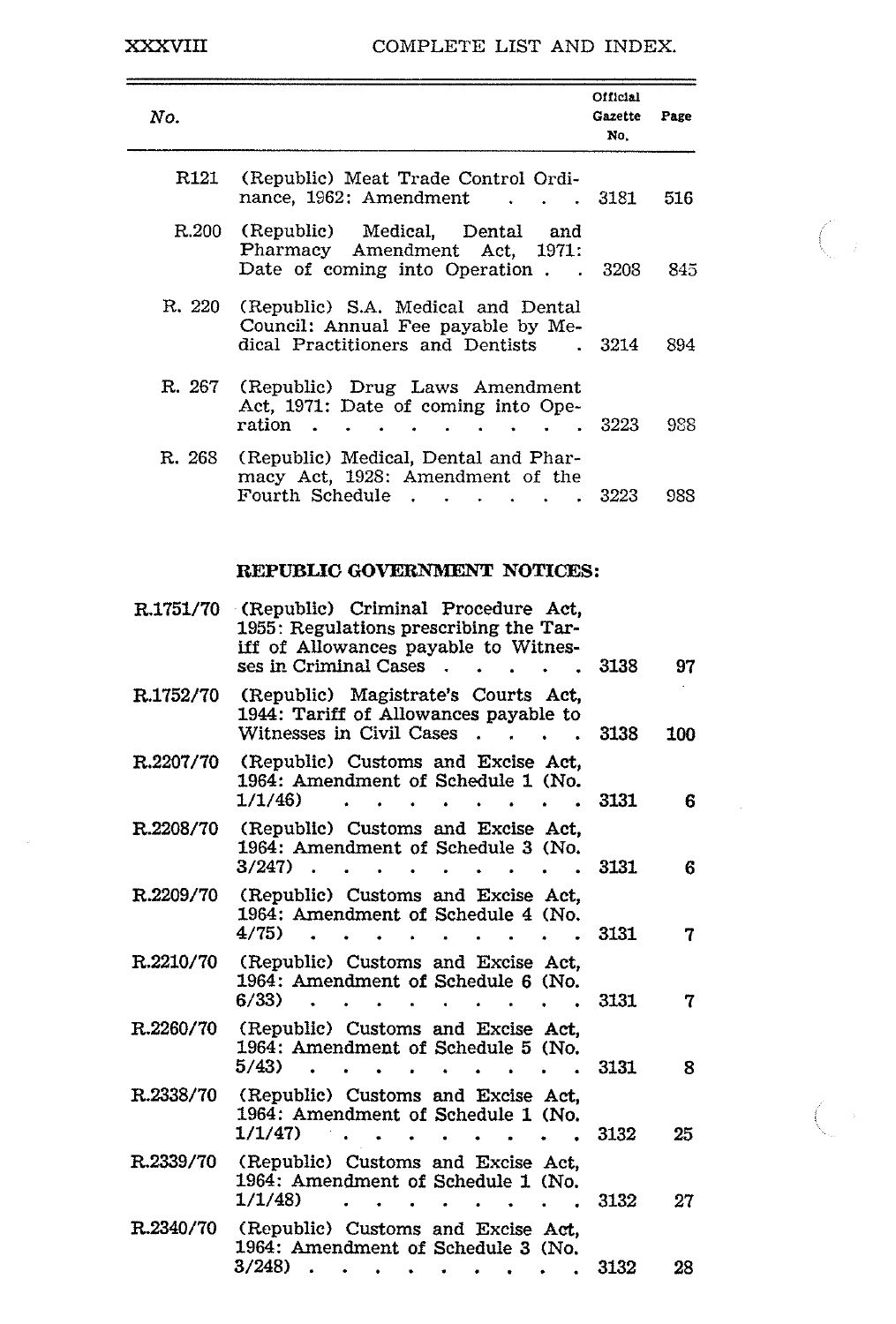#### XL COMPLETE LIST AND INDEX.

 $C_{\ell}$ 

 $\subset \mathbb{N}$ 

| No.       |                                                                                                                                                                                                                                                                                                                                                   | Official<br>Gazette<br>No. | Page |
|-----------|---------------------------------------------------------------------------------------------------------------------------------------------------------------------------------------------------------------------------------------------------------------------------------------------------------------------------------------------------|----------------------------|------|
| R.2341/70 | (Republic) Customs and Excise Act,<br>1964: Amendment of Schedule 6 (No.<br>6/34)                                                                                                                                                                                                                                                                 | 3132                       | 29   |
| R.2342/70 | (Republic) Customs and Excise Act,<br>1964: Amendment of Regulations No.<br>MR/30)                                                                                                                                                                                                                                                                | 3132                       | 36   |
| R.14      | (Republic) S.A. Medical and Dental<br>Council: Amendment of the Rules re-<br>garding the Registration of Additional<br>Qualifications<br>$\ddot{\phantom{a}}$<br>$\ddot{\phantom{1}}$<br>$\ddot{\phantom{0}}$                                                                                                                                     | 3132                       | 40   |
| R.15      | (Republic) S.A. Medical and Dental<br>Council: Amendment of Regulations<br>regarding the Degrees, Diplomas or<br>Certificates entitling Medical Prac-<br>tioners and Dentists to Registration.                                                                                                                                                    | 3132                       | 40   |
| R.22      | (Republic) Customs and Excise Act.<br>1964: Amendment of Schedule 3 No.<br>3/249)                                                                                                                                                                                                                                                                 | 3132                       | 41   |
| R.23      | (Republic) Customs and Excise Act.<br>1964: Amendment of Schedule 4 (No.<br>4/76)                                                                                                                                                                                                                                                                 | 3132                       | 42   |
| R.38      | (Republic) Regulations for the Har-<br>bours of the Republic of South Afri-<br>ca and of South West Africa                                                                                                                                                                                                                                        | 3134                       | 77   |
| R.65      | (Republic) S.A. Pharmacy Board: Re-<br>gulations relating to the Minimum<br>Curriculum for a Degree in Pharma-<br>сy                                                                                                                                                                                                                              | 3134                       | 78   |
| R.66      | (Republic) S.A. Pharmacy Board: Re-<br>gulations regarding the Degrees and<br>Certificates entitling Holders to Re-<br>gistration as Chemists and Druggists                                                                                                                                                                                       | 3134                       | 79   |
| R.68      | (Republic) Medical, Dental and Phar-<br>macy Act, 1928: Authorization of Ve-<br>terinarians                                                                                                                                                                                                                                                       | 3134                       | 79   |
| R.99      | (Republic) Customs and Excise Act.<br>1964: Amendment of Schedule 1 (No.<br>1/2/2)                                                                                                                                                                                                                                                                | 3138                       | 103  |
| R.100     | (Republic) Customs and Excise Act.<br>1964: Amendment of Schedule 6 (No.<br>6/35)                                                                                                                                                                                                                                                                 | 3138                       | 104  |
| R.133     | (Republic) Medical, Dental and Phar-<br>macy Act, 1928: Poisonous Substances:<br>Correction Notice.<br>$\ddot{\phantom{a}}$                                                                                                                                                                                                                       | 3146                       | 165  |
| R.151     | (Republic) Criminal Procedure Ordin-<br>nance, 1963: Designation of certain<br>Officers in the Employ of the South<br>West Africa Administration as Peace<br>Officers in relation to certain Offen-<br>$ces \cdot \cdot \cdot \cdot$<br>$\bullet$ .<br><br>: $\bullet$<br>$\bullet$ . The set of $\bullet$<br>$\bullet$ .<br>$\ddot{\phantom{0}}$ | 3143                       | 151  |

 $\sim$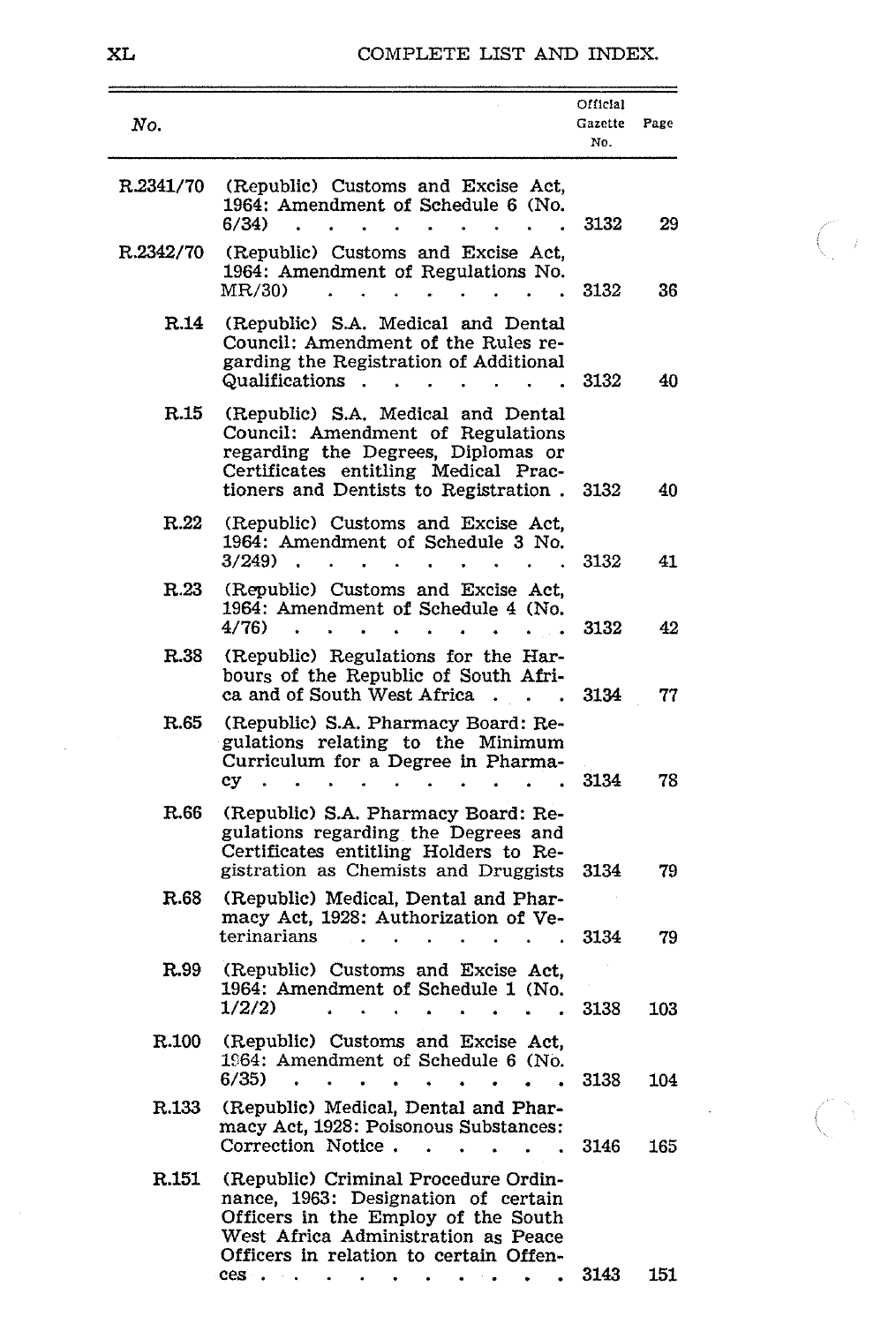#### XLII COMPLETE LIST AND INDEX.

 $\bigodot$ 

| No.   |                                                                                                                                                                                         | Official<br>Gazette | Page       |
|-------|-----------------------------------------------------------------------------------------------------------------------------------------------------------------------------------------|---------------------|------------|
|       |                                                                                                                                                                                         | No.                 |            |
| R.152 | (Republic) Criminal Procedure Ordin-<br>1963: Designation of certain<br>ance.<br>Officers in the Service of Local Au-<br>thorities as Peace Officers in relation<br>to certain Offences | 3143                | 152        |
| 170   | S.A.<br>Nursing<br>(Republic)<br>Council:<br>Amendment of the Regulations<br>re-<br>garding Rolls for Students                                                                          | 3143                | 153        |
| 171.  | (Republic)<br>S.A.<br>Nursing<br>Council:<br>Amendment of the Regulations regar-<br>ding Registers for Students                                                                         | 3143                | 153        |
| R.181 | (Republic) S.A. Medical and Dental<br>Council: Amendment of the Rules re-<br>garding the Registration of the Spe-<br>cialities of Medical Practioners and<br>Dentists                   | 3146                | 165        |
| R.250 | (Republic) Workmen's Compensation<br>Act, 1941, as amended                                                                                                                              | 3141                | 1          |
| R.256 | (Republic) Medical, Dental and Phar-<br>macy Act, 1928: Regulations regard-<br>ing the Importation, Sale and Use<br>of Opium and Other Habit-Forming<br>Drugs                           | 3146                | 165        |
| 278   | (Repulic) Amendment of Regulations<br>for the Control of Blood Transfusion<br>Services                                                                                                  | 3149                | 189        |
| R351  | (Republic) Customs and Excise Act,<br>1964: Amendment of Schedule 1 (No.<br>$1/1/49$ .                                                                                                  | 3149                | 190        |
| R352  | (Republic) Customs and Excise Act,<br>1964: Amendment of Schedule 1 (No.<br>$1/1/50$ ).                                                                                                 | 3149                | 191        |
| R353  | (Republic) Customs and Excise Act.<br>1964: Amendment of Schedule 1 (No.<br>1/1/51).                                                                                                    | 3149                | 192        |
| R354  | (Republic) Customs and Excise Act<br>1964: Amendment of Schedule 1 (No.<br>$1/1/52$ ).                                                                                                  | 3149                | 192        |
| R355  | (Republic) Customs and Excise Act.<br>1964: Amendment of Schedule 1 (No.<br>$1/1/53$ ).                                                                                                 | 3149                | 193        |
| R356  | (Republic) Customs and Excise Act,<br>1964: Amendment of Schedule 1 (No.<br>$1/1/54$ ).                                                                                                 |                     |            |
| R357  | $\bullet$<br>$\bullet$<br>(Republic) Customs and Excise Act,<br>1964: Amendment of Schedule 2 (No.<br>2/69)<br>$\ddot{\phantom{a}}$                                                     | 3149<br>3149        | 193<br>194 |
| R358  | (Republic) Customs and Excise Act.<br>1964: Amendment of Schedule 2 (No.<br>2/70                                                                                                        | 3149                | 194        |
| R359  | (Republic) Customs and Excise Act,<br>1964: Amendment of Schedule 3 (No.<br>3/250<br>$\bullet$<br>the contract of the contract of the con-                                              | 3149                | 195        |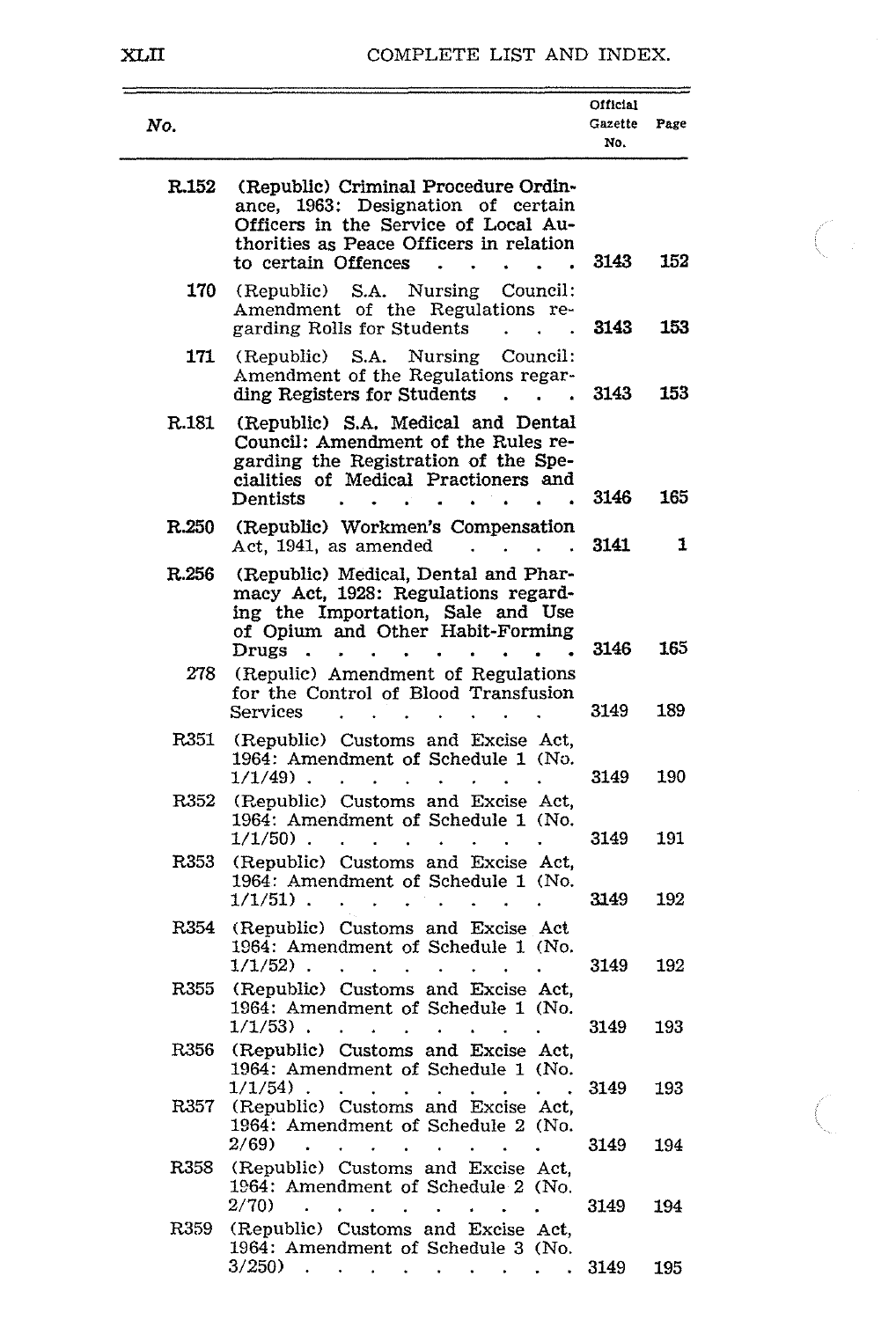#### XLIV COMPLETE LIST AND INDEX.

 $\bigcap$ 

 $\zeta^{\pm}$ 

| No.  |                                                                                                                 | Official<br>Gazette<br>No. | Page       |
|------|-----------------------------------------------------------------------------------------------------------------|----------------------------|------------|
| R360 | (Republic) Customs and Excise Act.<br>1964: Amendment of Schedule 3 (No.<br>3/251                               | 3149                       | 195        |
| R361 | (Republic) Customs and Excise Act,<br>1964: Amendment of Schedule 3 (No.<br>3/252                               | 3149                       | 196        |
| R362 | (Republic) Customs and Excise Act.<br>1964: Amendment of Schedule 3 (No.<br>3/253)                              | 3149                       | 197        |
| R363 | (Republic) Customs and Excise Act.<br>1964: Amendment of Schedule 4 (No.<br>4/77)<br>ä.                         | 3149                       | 197        |
| R364 | (Republic) Customs and Excise Act,<br>1964: Correction Notice                                                   | 3149                       | 198        |
| R369 | (Republic) Department of Railways,<br>Harbours and Airways: Change-over<br>from Old to New Tariff               | 3149                       | 198        |
| R400 | (Republic) Customs and Excise Act,<br>1964: Amendment or Schedule 1 (No.<br>$1/1/55$ ).                         | 3149                       | 199        |
| R401 | (Republic) Customs and Excise Act,<br>1964: Amendment of Schedule 1 (No.<br>$1/1/56$ ).                         | 3149                       | 199        |
| R402 | (Republic) Customs and Excise Act,<br>1964: Amendment of Schedule 1 (No.<br>$1/1/57$ ).                         | 3149                       | 200        |
| R403 | (Republic) Customs and Excise Act.<br>1964: Amendment of Schedule 3 (No.<br>3/254)                              | 3149                       | 200        |
| R425 | (Republic) Medical, Dental and Phar-<br>macy Act, 1928: Repeat Proclamations<br>44, 45 and 46<br>$\overline{a}$ | 3151                       | 221        |
| R451 | (Republic) Customs and Excise Act,<br>1964: Amendment of Schedule 1 (No.<br>$1/1/58$ ).                         |                            | 224        |
| R452 | (Republic) Customs and Excise Act.<br>1964: Amendment of Schedule 1 (No.<br>1/1/59).                            | 3151                       |            |
| R453 | (Republic) Customs and Excise Act,<br>1964: Amendment of Schedule 2 (No.                                        | 3151                       | 225        |
| R454 | 2/71)<br>(Republic) Customs and Excise Act,<br>1964: Amendment of Schedule 3 (No.<br>3/255                      | 3151<br>3151               | 225<br>226 |
| R455 | (Republic) Customs and Excise Act,<br>1964: Amendment of Schedule 6 (No.<br>6/36<br>$\overline{a}$              |                            |            |
| R523 | (Republic) Customs and Excise Act,<br>1964: Amendment of Schedule 1 (No.<br>$1/1/60$ ).                         | 3151                       | 227        |
| R524 | (Republic) Customs and Excise Act.<br>1964: Amendment of Schedule 7 (No.                                        | 3151                       | 228        |
|      | 7/8).<br>$\ddot{\phantom{a}}$<br>$\bullet$<br>$\bullet$ .<br>$\bullet$                                          | 3151                       | 229        |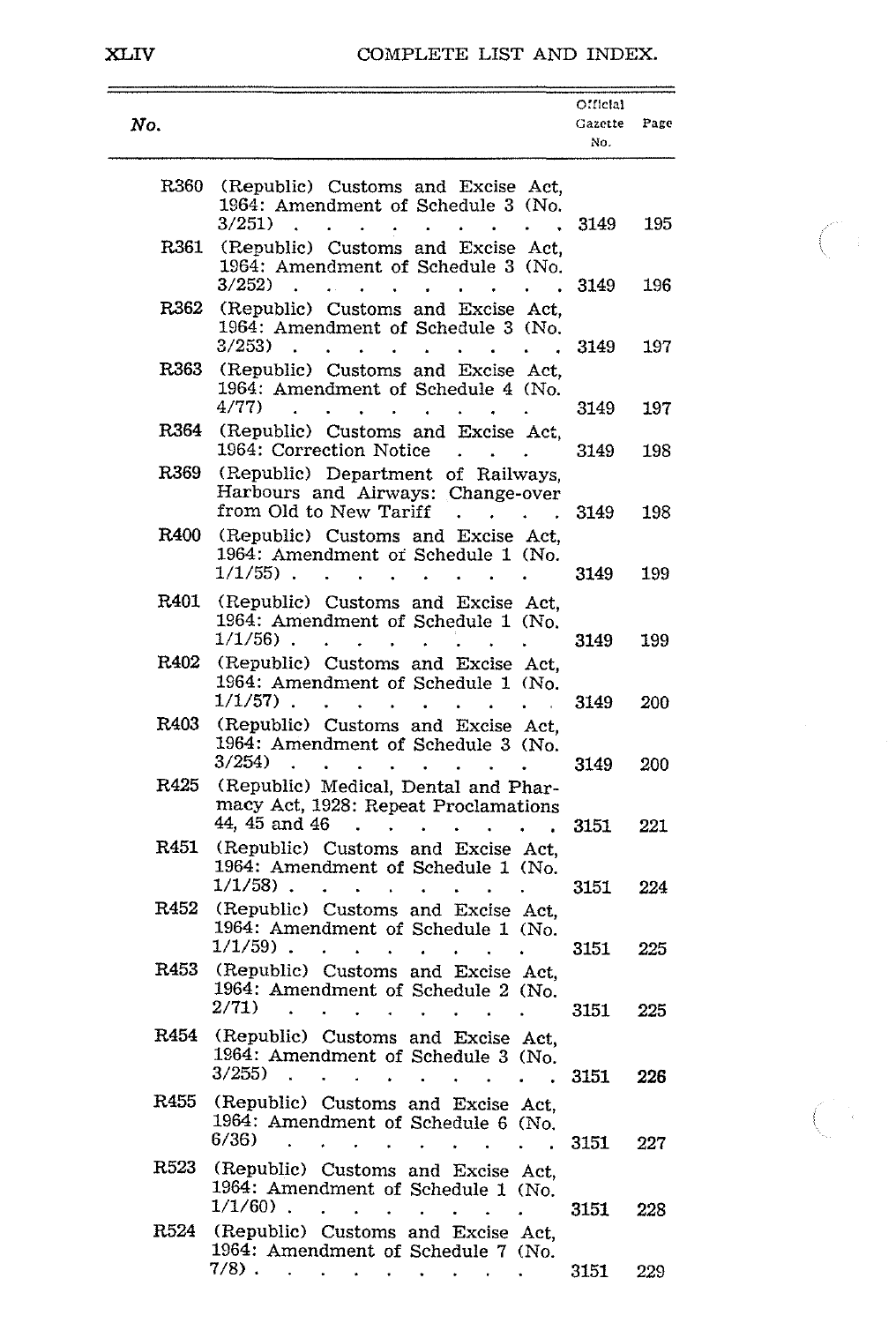#### XLVI COMPLETE LIST AND INDEX.

 $\bigodot$ 

 $\Big(\begin{array}{cc} \cdot \end{array}$  .

| No.  |                                                                                                                                                                              | Official<br>Gazette<br>No. | Page |
|------|------------------------------------------------------------------------------------------------------------------------------------------------------------------------------|----------------------------|------|
| R528 | (Republic) Regulations for the Har-<br>bours of the Republic of South Africa<br>and of South West Africa.                                                                    | 3155                       | 262  |
| R588 | (Republic) S.A. Pharmacy Board: Re-<br>gulations regarding the Degrees and<br>Certificates entitling Holders to Regis-<br>tration as Chemists and Druggists                  | 3151                       | 230  |
| R643 | (Republic) Regulations for the Har-<br>bours of the Republic of South Africa<br>and of South West Africa.                                                                    | 3155                       | 262  |
| R734 | (Republic) S.A. Pharmacy<br>Board:<br>Rules and Minimum Curriculum for<br>the Diploma in Pharmacy.                                                                           | 3165                       | 336  |
| R735 | (Republic) S.A. Nursing Council: Re-<br>vocation of Government Notices Nos.<br>R1998, R1999 and R2000 of 27th De-<br>cember, 1963                                            | 3165                       | 336  |
| R739 | (Republic) Medical, Dental and Phar-<br>macy Act, 1928: Therapeutic Substan-<br>ces Regulations<br>$\ddot{\phantom{0}}$<br>$\ddot{\phantom{a}}$<br>ï<br>$\ddot{\phantom{0}}$ | 3180                       | 3    |
| R746 | (Republic) S.A. Railways and Har-<br>bours: Amendment of General Rail-<br>way Regulations<br>$\ddot{\phantom{0}}$                                                            | 3180                       | 22   |
| R776 | (Republic) Customs and Excise Act,<br>1964: Amendment of Schedule 1 (No.<br>$1/1/61$ .                                                                                       | 3180                       | 26   |
| R777 | (Republic) Customs and Excise Act.<br>1964: Amendment of Schedule 1 (No.<br>1/1/62).<br>ä,                                                                                   | 3180                       | 27   |
| R778 | (Republic) Customs and Excise Act.<br>1964: Amendment of Schedule 1 (No.<br>$1/1/63$ ).<br>$\ddot{\phantom{a}}$                                                              | 3180                       | 26   |
| R779 | (Republic) Customs and Excise Act,<br>1964: Amendment of Schedule 1 (No.<br>1/1/64).                                                                                         | 3180                       | 30   |
| R780 | (Republic) Customs and Excise Act.<br>1964: Amendment of Schedule 2 (No.<br>2/72                                                                                             | 3180                       | 31   |
| R781 | (Republic) Customs and Excise Act.<br>1964: Amendment of Schedule 3 (No.<br>3/256)                                                                                           | 3180                       | 29   |
| R782 | (Republic) Customs and Excise Act,<br>1964: Amendment of Schedule 3 (No.<br>3/257                                                                                            | 3180                       | 28   |
| R783 | (Republic) S.A. Medical and Dental<br>Council: Rules regarding the Regis-<br>tration of Oral Hygienists.<br>$\ddot{\phantom{0}}$                                             | 3180                       | 32   |
| R784 | (Republic) S.A. Medical and Dental<br>Council: Rules regarding the Condi-<br>tions under which registered Oral Hy-                                                           |                            |      |
|      | gienists may carry on their Calling                                                                                                                                          | 3180                       | 33   |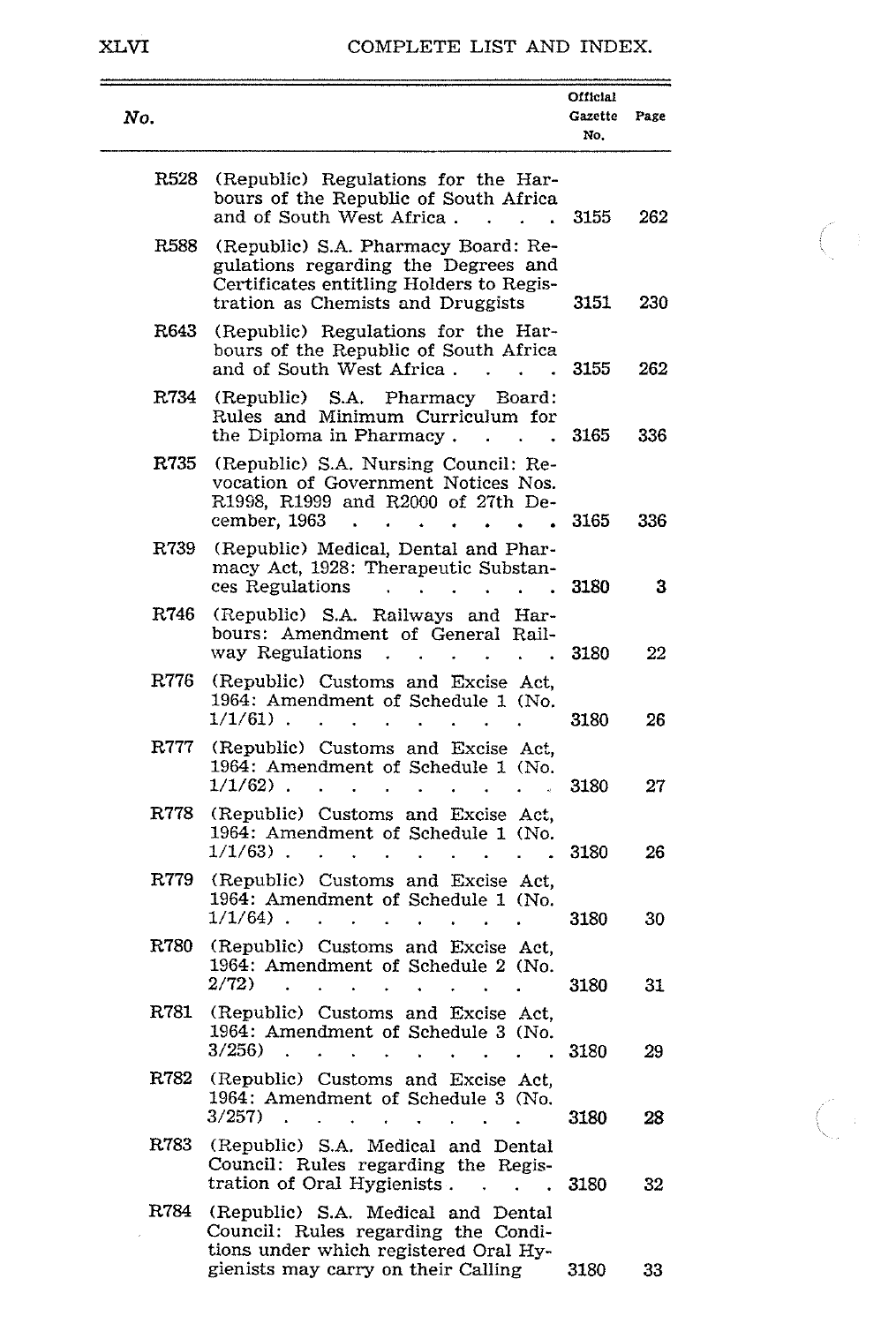#### XLVIII COMPLETE LIST AND INDEX.

 $\overline{C}$ 

 $\overline{C}$ 

| No.     |                                                                                                                                                 | Official<br>Gazette<br>No. | Page |
|---------|-------------------------------------------------------------------------------------------------------------------------------------------------|----------------------------|------|
| R824    | (Republic) Customs and Excise Act,<br>1964: Amendment of Schedule 1 (No.<br>1/1/65).                                                            | 3181                       | 518  |
| R878    | (Republic) Customs and Excise Act.<br>1964: Amendment of Schedule 1 (No.<br>$1/1/66$ ).                                                         | 3181                       | 519  |
| R879    | (Republic) Customs and Excise Act,<br>1964: Amendment of Schedule 1 (No.<br>$1/1/67$ ).                                                         | 3181                       | 520  |
| R880    | (Republic) Customs and Excise Act,<br>1964: Amendment of Schedule 3 (No.<br>3/258)                                                              | 3181                       | 520  |
| R881    | (Republic) Customs and Excise Act,<br>1964: Amendment of Schedule 2 (No.<br>2/73)                                                               | 3181                       | 521  |
| R882    | (Republic) Customs and Excise Act,<br>1964: Amendment of Schedule 3 (No.<br>3/259)                                                              | 3181                       | 522  |
| 917     | (Republic) Declaration of a National<br>Monument — Naulila, Outjo.                                                                              | 3181                       | 523  |
| R.1011  | (Republic) Exchange Control Regu-<br>lations: Appointment of Authorised<br>Dealer                                                               | 3195                       | 659  |
| R.1081  | (Republic) Customs and Excise Act.<br>1964: Amendment of Schedule 1 (No.<br>1/1/68)                                                             | 3196                       | 677  |
| R.1082  | (Republic) Customs and Excise Act.<br>1964: Amendment of Schedule 1 (No.<br>1/1/69)                                                             | 3196                       | 679  |
| R.1083  | (Republic) Customs and Excise Act.<br>1964: Amendment of Schedule 3 (No.<br>3/260)                                                              | 3196                       | 679  |
| R. 1084 | (Republic) Customs and Excise<br>Act.<br>1964: Amendment of Schedule 3 (No.<br>3/261)                                                           | 3196                       | 680  |
| R.1085  | (Republic) Customs and Excise Act.<br>1964: Amendment of Schedule 4 (No.<br>4/78)                                                               | 3196                       | 680  |
| R.1086  | (Republic) Customs and Excise Act.<br>1964: Commencement of Amendments<br>to the Explanatory Notes to the Brus-<br>sels Nomenclature (E.N. 13). | 3196                       | 681  |
| R.1141  | (Republic) S.A. Medical and Dental<br>Council: Amendment of Rules regard-<br>ing the Registration of Specialities.                              | 3196                       | 681  |
| R.1178  | (Republic) Import Control                                                                                                                       | 3196                       | 682  |
| R.1192  | (Republic) Area of Chief Native Com-<br>missioner: South West Africa.<br>$\ddot{\phantom{a}}$<br>$\ddot{\phantom{a}}$                           | 3196                       | 684  |
| R.1200  | (Republic) Harbour Advisory Board,<br>Walvis Bay: Appointment of Mem-<br>ber.                                                                   |                            |      |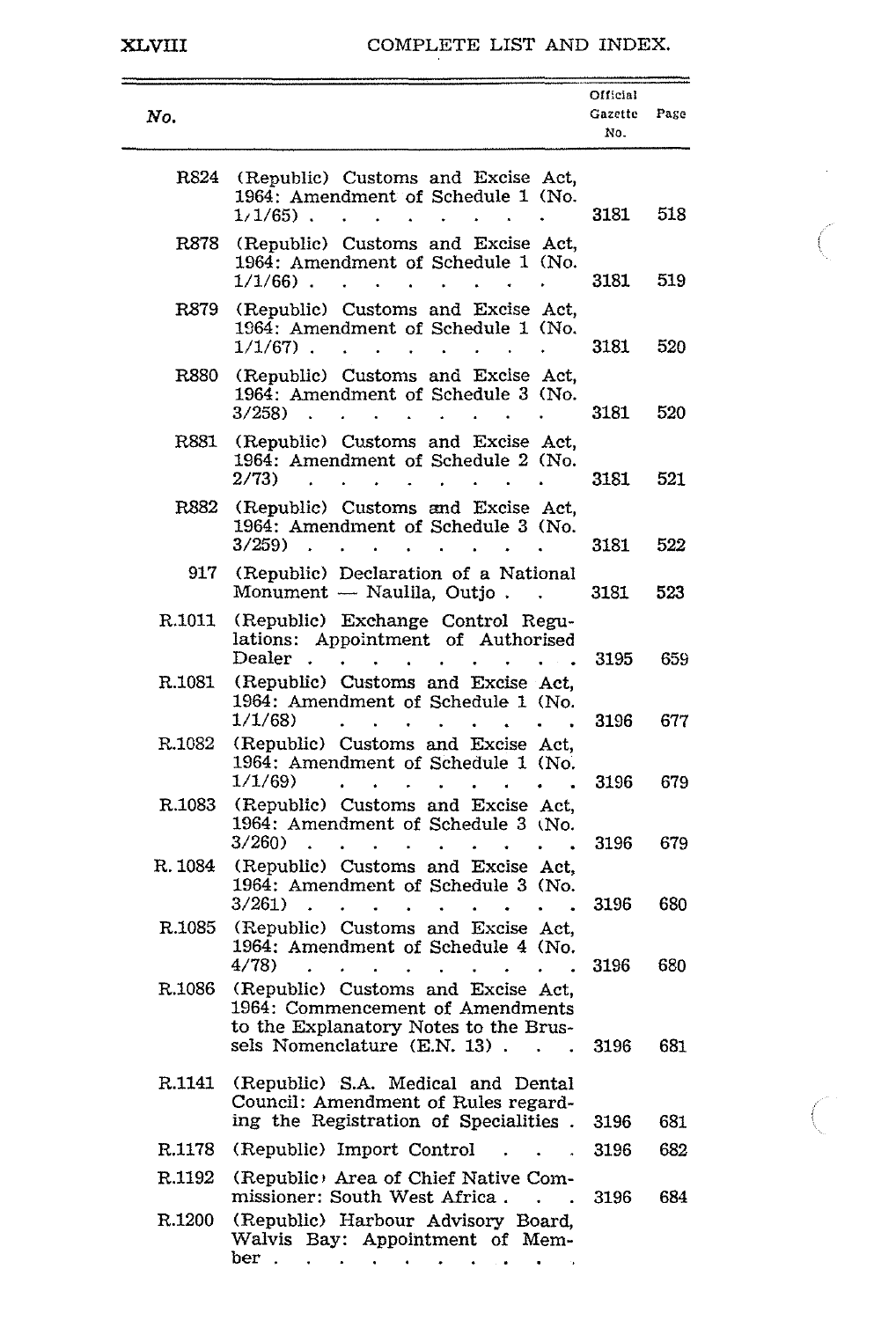## L COMPLETE LIST AND INDEX.

 $\zeta$ 

.  $\bigcirc$ 

| No.    |                                                                                                                                                                                                                                       | Official<br>Gazette<br>No. | Page |
|--------|---------------------------------------------------------------------------------------------------------------------------------------------------------------------------------------------------------------------------------------|----------------------------|------|
| R.1234 | (Republic) S.A. Pharmacy<br>Board:<br>Rules regarding the Registration of<br>Additional Qualifications.<br>$\mathbf{r}$ . The set of $\mathbf{r}$                                                                                     | 3200                       | 752  |
| R.1375 | (Republic) Regulations for the Har-<br>bours of the Republic of South Africa<br>and of South West Africa.                                                                                                                             | 3207                       | 2    |
| R.1377 | (Republic) The South African Nurs-<br>ing Council: Amendment of the regu-<br>lations for the course for the cer-<br>tificate for enrolment as an auxiliary<br>nurse<br>$\ddot{\phantom{a}}$                                           | 3207                       | 3    |
| R.1378 | (Republic) The South African Nurs-<br>ing Council: Amendment of the regu-<br>lations regarding the distinguishing<br>devices and uniforms for registered<br>nurses and midwives and registered<br>student nurses and student midwives | 3207                       | 4    |
| R.1379 | (Republic) The South African Nurs-<br>ing Council: Amendment of the regu-<br>lations for the course for the diploma<br>for registration as a midwife.                                                                                 | 3207                       | 5.   |
| R.1380 | (Republic) The South African Nurs-<br>ing Council: Amendment of the regu-<br>lations for the course for the diploma<br>for registration as a general nurse<br>and midwife                                                             | 3207                       | 5    |
| R.1381 | (Republic) The South African Nurs-<br>ing Council: Amendment of the regu-<br>lations for the course for the diploma<br>for registration as a general nurse                                                                            | 3207                       | 7    |
| R.1382 | (Republic) The South African Nurs-<br>ing Council: Amendment of the regu-<br>lations for the payment of allowances<br>to members of the Council and mem-<br>bers of the Advisory Boards.                                              | 3207                       | 7    |
| R.1383 | (Republic) The South African Nurs-<br>ing Council: Amendment of the regu-<br>lations for the course for the diploma<br>in psychiatric nursing.                                                                                        | 3207                       | 8    |
| R.1467 | (Republic) S.A. Medical and Dental<br>Council: Rules Regarding the Condi-<br>tions under which Registered Opto-<br>metrists may carry on their Calling                                                                                | 3208                       | 848  |
| R.1476 | (Republic) Customs and Excise Act,<br>1964: Amendment of Schedule 1 (No.<br>1/1/70)                                                                                                                                                   | 3208                       | 849  |
| R.1477 | (Republic) Customs and Excise Act,<br>1964: Amendment of Schedule 3 (No.<br>3/262)                                                                                                                                                    | 3208                       | 851  |
| R.1478 | (Republic) Customs and Excise Act,<br>1964: Amendment of Schedule 6 (No.<br>6/37)<br>the contract of the contract of the<br>$\bullet$                                                                                                 | 3208                       | 851  |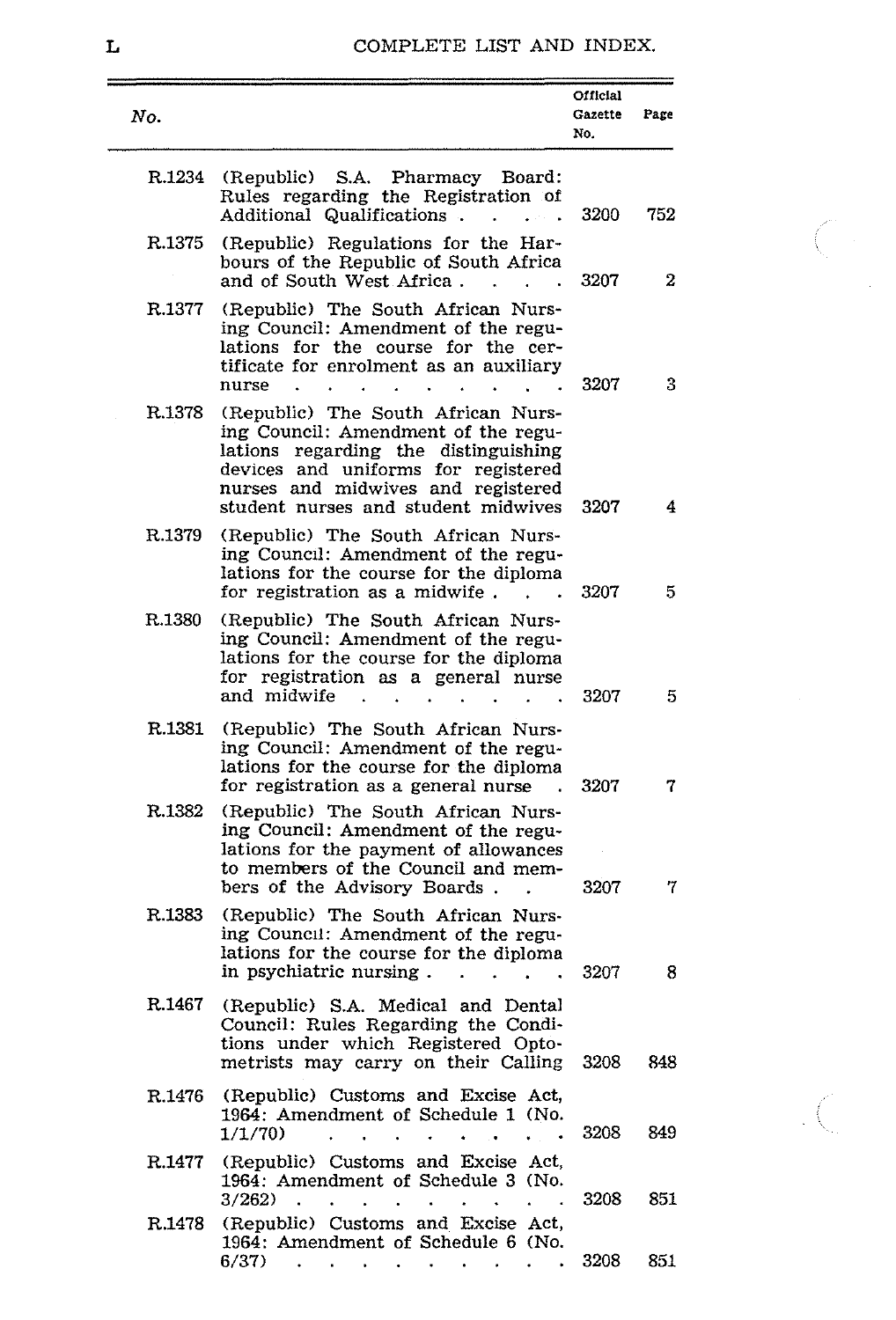## LII COMPLETE LIST AND INDEX.

 $\sqrt{2}$ 

0

|        |                                                                                                                                                                             |                        | Official       |      |
|--------|-----------------------------------------------------------------------------------------------------------------------------------------------------------------------------|------------------------|----------------|------|
| No.    |                                                                                                                                                                             |                        | Gazette<br>No. | Page |
| R.1479 | (Republic) Customs and Excise Act,<br>1964: Amendment of Schedule 6 (No.<br>6/38                                                                                            |                        | 3208           | 852  |
| R.1531 | (Republic) Customs and Excise Act.<br>1964: Amendment of Schedule 1 (No.<br>1/1/71)                                                                                         |                        | 3212           | 2    |
| R.1532 | (Republic) Customs and Excise Act.<br>1964: Amendment of Schedule 1 (No.<br>1/1/72)                                                                                         |                        | 3212           | 2    |
| R.1533 | (Republic) Customs and Excise Act,<br>1964: Amendment of Schedule 1 (No.<br>1/1/73                                                                                          |                        | 3212           | 3    |
| R.1534 | (Republic) Customs and Excise Act.<br>1964: Amendment of Schedule 1 (No.<br>1/1/74                                                                                          |                        | 3212           | 4    |
| R.1535 | (Republic) Customs and Excise Act.<br>1964: Amendment of Schedule 1 (No.<br>1/1/75)                                                                                         |                        | 3212           | 4    |
| R.1536 | (Republic) Customs and Excise Act,<br>1964: Amendment of Schedule 1 (No.<br>1/1/76)                                                                                         |                        | 3212           | 5    |
| R.1537 | (Republic) Customs and Excise Act.<br>1964: Amendment of Schedule 1 (No.<br>1/1/77                                                                                          |                        | 3212           | 5    |
| R.1538 | (Republic) Customs and Excise Act,<br>1964: Amendment of Schedule 2 (No.                                                                                                    |                        |                |      |
| R.1539 | 2/74<br>(Republic) Customs and Excise Act,<br>1964: Amendment of Schedule 3 (No.                                                                                            |                        | 3212           | 6    |
| R.1540 | 3/263<br>(Republic) Customs and Excise Act,<br>1964: Amendment of Schedule 3 (No.                                                                                           |                        | 3212           | 7    |
| R.1569 | 3/264<br>(Republic) Customs and Excise Act,<br>1964: Amendment of Schedule 1 (No.                                                                                           |                        | 3212           | 7    |
| R.1570 | 1/1/78<br>(Republic) Customs and Excise Act,<br>1964: Amendment of Schedule 1 (No.                                                                                          |                        | 3212           | 9    |
| R.1571 | 1/1/79)<br>(Republic) Customs and Excise Act.<br>1964: Amendment of Schedule 2 (No.                                                                                         |                        | 3212           | 9    |
| R.1572 | 2/75)<br>(Republic) Customs and Excise Act.<br>1964: Amendment of Schedule 3 (No.                                                                                           |                        | 3212           | 10   |
| R.1573 | 3/265<br>$\mathbf{r}$<br>$\bullet$ . In the $\bullet$ , $\bullet$<br>$\sim$ $\sim$<br>$\bullet$<br>(Republic) Customs and Excise Act.<br>1964: Amendment of Schedule 3 (No. | $\bullet$              | 3212           | 11   |
| R.1599 | 3/266<br>$\ddot{\phantom{a}}$<br>(Republic) Customs and Excise Act,<br>1964: Amendment of Schedule 1 (No.                                                                   | $\bullet$              | 3212           | 11   |
| R.1600 | 1/1/80)<br>$\overline{a}$<br>(Republic) Customs and Excise Act,<br>1964: Amendment of Schedule 1 (No.                                                                       |                        | 3212           | 13   |
|        | 1/1/81)<br>$\bullet$ . In the case of the case of the $\bullet$                                                                                                             | $\bullet$<br>$\bullet$ | 3212           | 13   |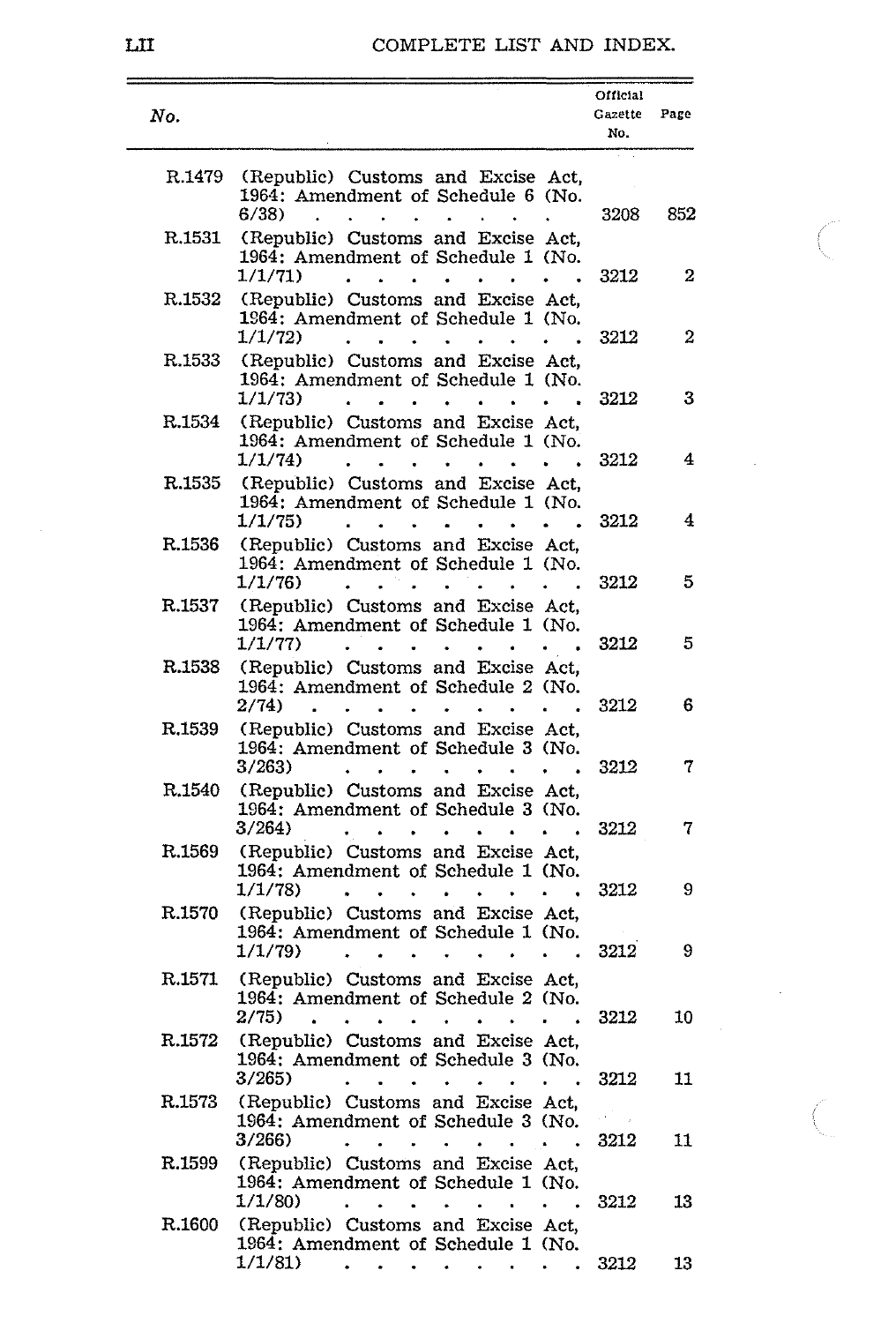LIV COMPLETE LIST AND INDEX.

 $\left(\begin{array}{c} 1 \\ 1 \end{array}\right)$ 

 $\begin{pmatrix} 1 & 1 \\ 1 & 1 \end{pmatrix}$ 

| No.                                                                                                                                                                                            |                                                                                                      | Official<br>Gazette<br>No. | Page |
|------------------------------------------------------------------------------------------------------------------------------------------------------------------------------------------------|------------------------------------------------------------------------------------------------------|----------------------------|------|
| R.1601<br>(Republic) Customs and Excise Act,<br>1964: Amendment of Schedule 4 (No.<br>4/79)                                                                                                    |                                                                                                      | 3212                       | 14   |
| R.1674<br>(Republic) S.A. Medical and Dental<br>Council: Rules Relating to the Con-<br>duct of Business of the S.A. Medical<br>and Dental Council, and other Mat-<br>ters                      |                                                                                                      | 3213                       | 1    |
| R.1675<br>(Republic) S.A. Medical and Dental<br>Council: Regulations Governing the<br>Conduct of Enquiries held in terms<br>of Chapter IV, Act 13 of 1928                                      |                                                                                                      | 3213                       | 21   |
| R.1676<br>(Republic) S.A. Medical and Dental<br>Council: Regulations Regarding the<br>Degrees, Diplomas or Certificates En-<br>titling Medical Practitioners and Den-<br>tists to Registration |                                                                                                      | 3213                       | 31   |
| R.1677<br>(Republic) S.A. Medical and Dental<br>Council: Regulations Regarding the<br>Registration of Certain Classes<br>Medical Practitioners,<br>Dentists                                    | ΟÍ<br>Interns<br>and                                                                                 | 3213                       | 65   |
| (Republic) S.A. Medical and Dental<br>R.1678<br>Council: Rules Regarding the Regis-<br>tration of Additional Qualifications                                                                    |                                                                                                      | 3213                       | 69   |
| R.1679<br>(Republic) S.A. Medical and Dental<br>Council: Regulations Regarding the<br>Examinations for Medical Practition-<br>ers and Dentists                                                 |                                                                                                      | 3213                       | 85   |
| R.1701<br>(Republic) Customs and Excise Act,<br>1964: Amendment of Schedule 1 (No.<br>1/1/8z<br>$\Delta$                                                                                       |                                                                                                      | 3215                       | 2    |
| R.1702<br>(Republic) Customs and Excise Act,<br>1964: Amendment of Schedule 1 (No.<br>1/1/83                                                                                                   |                                                                                                      | 3215                       | 3    |
| R.1703<br>(Republic) Customs and Excise Act,<br>1964: Amendment of Schedule 1 (No.<br>1/1/84)                                                                                                  |                                                                                                      | 3215                       | 4    |
| R.1704<br>(Republic) Customs and Excise Act,<br>1964: Amendment of Schedule 1 (No.<br>1/1/85                                                                                                   | ٠                                                                                                    | 3215                       | 5    |
| (Republic) Customs and Excise Act,<br>R.1705<br>1964: Amendment of Schedule 1 (No.<br>1/1/86                                                                                                   |                                                                                                      | 3215                       | 6    |
| R.1706<br>(Republic) Customs and Excise Act,<br>1964: Amendment of Schedule 1 (No.<br>1/3/7)                                                                                                   | $\ddot{\phantom{a}}$                                                                                 | 3215                       | 7    |
| R.1707<br>(Republic) Customs and Excise Act,<br>1964: Amendment of Schedule 3 (No.<br>3/267<br>$\cdot$<br>×.                                                                                   | $\bullet$<br>$\mathcal{A}^{\text{max}}$ , where $\mathcal{A}^{\text{max}}$<br>$\bullet$<br>$\bullet$ | 3215                       | 9.   |

 $\sim 10^{-11}$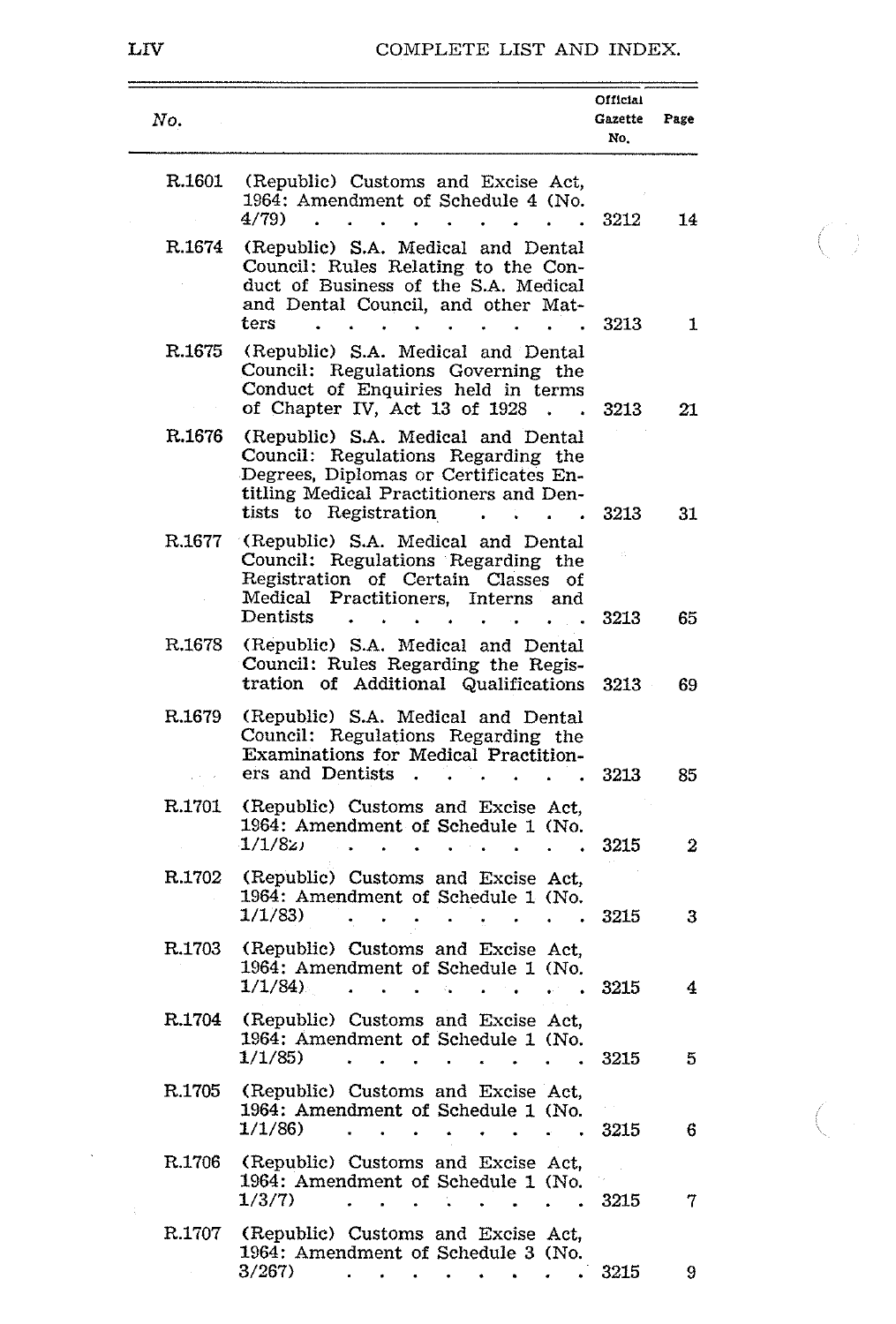#### LVI COMPLETE LIST AND INDEX.

-

C

 $\overline{C}$ 

| No.    |                                                                                                                                                                            | Official<br>Gazette<br>No. | Page |
|--------|----------------------------------------------------------------------------------------------------------------------------------------------------------------------------|----------------------------|------|
| R.1708 | (Republic) Customs and Excise Act,<br>1964: Amendment of Schedule 3 (No.<br>3/268)                                                                                         | 3215                       | 9    |
| R.1709 | (Republic) Customs and Excise Act,<br>1964: Amendment of Schedule 4 (No.<br>4/80)<br>$\ddot{\phantom{0}}$                                                                  | 3215                       | 10   |
| R.1710 | (Republic) Customs and Excise Act.<br>1964: Amendment of Schedule 4 (No.<br>4/81)                                                                                          | 3215                       | 11   |
| R.1711 | (Republic) Customs and Excise Act.<br>1964: Amendment of Schedule 7 (No.<br>7/9)                                                                                           | 3215                       | 11   |
| R.1732 | (Republic) South African Pharmacy<br>Board: Amendment of the rules and<br>minimum curriculum for the Diploma<br>in Pharmacy<br>$\bullet$                                   | 3215                       | 14   |
| R.1733 | (Republic) South African Pharmacy<br>Board: Amendment of the rules and<br>minimum curriculum for the Diploma<br>in Pharmacy                                                | 3215                       | 15   |
| R.1734 | (Republic) South African Pharmacy<br>Board: Amendment of the rules and<br>minimum curriculum for the Diploma<br>in Pharmacy<br>$\ddot{\phantom{0}}$<br>$\bullet$<br>۰<br>۰ | 3215                       | 15   |
| R.1793 | (Republic) Regulations and<br>forms<br>regarding the registration of Coloured<br>Voters                                                                                    | 3215                       | 18   |
| R.1832 | (Republic) Customs and Excise Act.<br>1964:<br>Amendment<br>of<br>Rules<br>(No.<br>DAR/22)                                                                                 | 3216                       | 922  |
| R.1861 | (Republic) Customs and Excise<br>Act.<br>1964:<br>Amendment<br>of<br>Rules<br>(No.<br>DAR/23<br>$\bullet$<br>$\ddot{\phantom{0}}$                                          | 3216                       | 922  |
| R.1869 | (Republic) Customs and Excise Act,<br>1964: Amendment of Regulations (No.<br>MR/31)                                                                                        | 3216                       | 923  |
| R.1870 | (Republic) Walvis Bay Harbour Ad-<br>visory Board: Appointment of Mem-<br>bers                                                                                             | 3216                       | 924  |
| R.1907 | (Republic) Customs and Excise Act,<br>1964: Amendment of Schedule 1 (No.<br>1/1/87                                                                                         | 3216                       | 924  |
| R.1908 | (Republic) Customs and Excise Act,<br>1964: Amendment of Schedule 1 (No.<br>1/1/88)                                                                                        | 3216                       | 926  |
| R.1909 | (Republic) Customs and Excise Act,<br>1964: Amendment of Schedule 3 (No.<br>3/269)<br>$\ddot{\phantom{0}}$<br>$\ddot{\phantom{0}}$                                         | 3216                       | 928  |
| R.1910 | (Republic) Customs and Excise Act,<br>1964: Amendment of Schedule 4 (No.<br>4/82)                                                                                          | 3216                       | 929  |
| R.1931 | (Republic) Rules regarding the pay-<br>ment of annual fees by medical prac-<br>titioners and dentists<br>$\mathbf{A}$ and $\mathbf{A}$ are $\mathbf{A}$ . The $\mathbf{A}$ | 3221                       | 2    |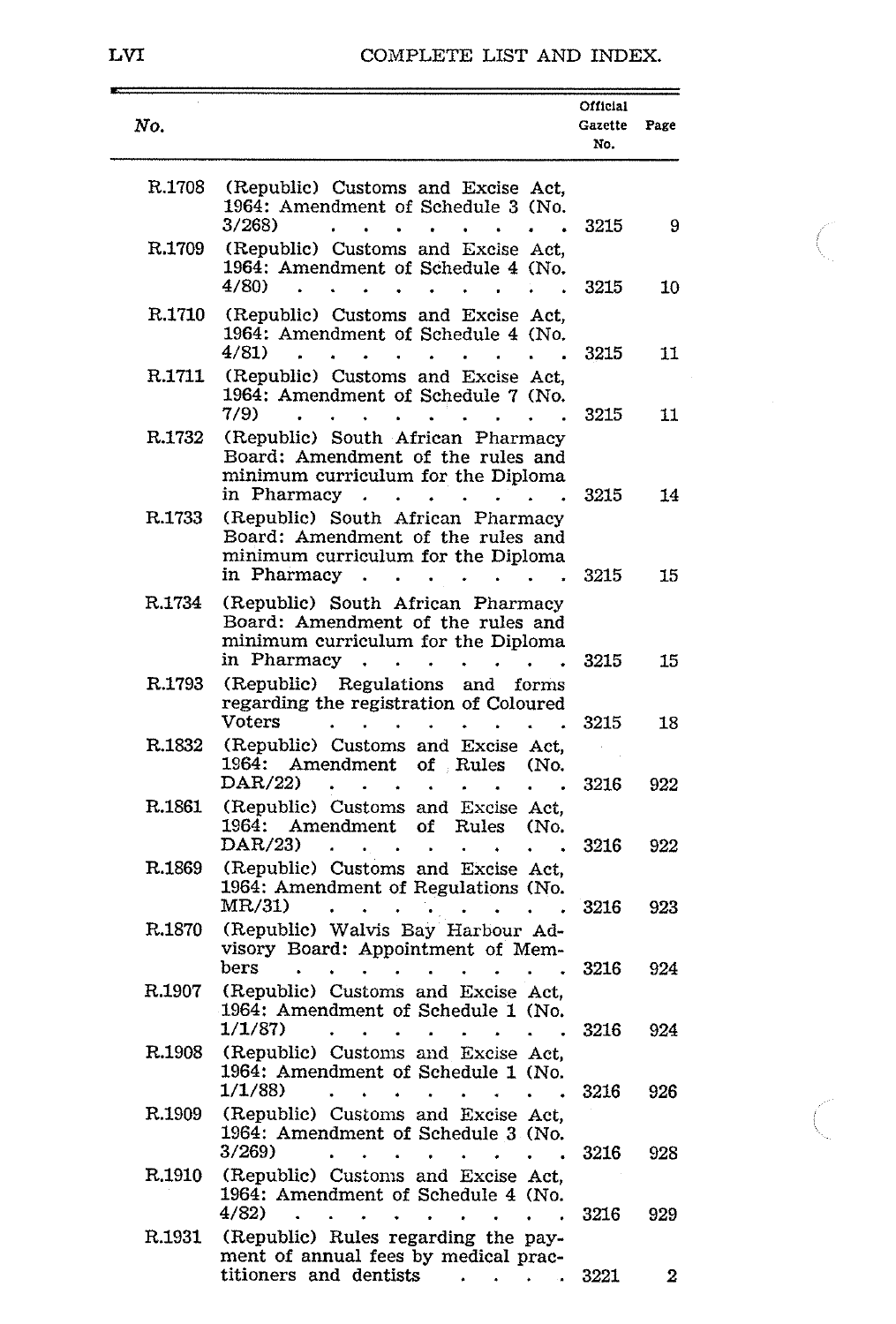#### LVIII COMPLETE LIST AND INDEX.

| No.    |                                                                                                                                                                        | Official<br>Gazette<br>No. | Page |
|--------|------------------------------------------------------------------------------------------------------------------------------------------------------------------------|----------------------------|------|
| R.1951 | (Republic) Rules regarding the Con-<br>ditions under which registered Psy-<br>chometrists may carry on their Call-                                                     |                            | 2    |
| R.1965 | ing<br>(Republic) Customs and Excise Act,<br>1964: Amendment of Schedule 1 (No.<br>1/1/89).                                                                            | 3221<br>3221               | 3    |
| R.1966 | (Republic) Customs and Excise Act.<br>1964: Amendment of Schedule 4 (No.<br>$4/83$ )                                                                                   | 3221                       | 3    |
| R.1974 | (Republic) Exchange Control Regula_<br>tions: Definition of sterling area                                                                                              | 3221                       | 4    |
| R.1976 | (Republic) Exchange Control Regula-<br>Appointment of<br>authorised<br>tions:<br>dealers                                                                               | 3221                       | 5    |
| R.1995 | Administrator<br>of<br>(Republic)<br>South<br>West Africa: Appointment as                                                                                              | 3223                       | 991  |
| R.2038 | (Republic) Customs and Excise Act,<br>1964: Amendment of Schedule 1 (No.<br>1/1/90)                                                                                    | 3221                       | 6    |
| R.2039 | (Republic) Customs and Excise Act.<br>1964: Amendment of Schedule 4 (No.<br>4/84)                                                                                      | 3221                       | 7    |
| R.2040 | (Republic) Customs and Excise Act,<br>1964: Amendment of Schedule 6 (No.<br>6/39)                                                                                      | 3221                       | 7    |
| R.2041 | (Republic) Customs and Excise Act.<br>1964: Amendment of Schedule 7 (No.<br>7/10)                                                                                      | 3221                       | 8    |
| R.2072 | (Republic) Customs and Excise Act.<br>1964: Amendment of Schedule 1 (No.<br>1/1/91)                                                                                    | 3219                       | 974  |
| R.2124 | (Republic) Customs and Excise Act,<br>1964: Amendment of Schedule 1 (No.<br>1/1/92)                                                                                    |                            |      |
| R.2125 | (Republic) Customs and Excise Act.<br>1964: Amendment of Schedule 1 (No.                                                                                               | 3223                       | 992  |
| R.2126 | 1/1/93<br>(Republic) Customs and Excise Act.<br>1964: Amendment of Schedule 1 (No.                                                                                     | 3223                       | 992  |
| R.2127 | 1/1/94)<br>(Republic) Customs and Excise Act.<br>1964: Amendment of Schedule 1 (No.                                                                                    | 3223                       | 993  |
| R.2128 | 1/1/95)<br><b>Contract Contract</b><br>$\bullet$<br>$\sim$ $\sim$<br>(Republic) Customs and Excise Act,<br>1964: Amendment of Schedule 2 (No.                          | 3223                       | 993  |
| R.2129 | 2/76<br>(Republic) Customs and Excise Act,<br>1964: Amendment of Schedule 3 (No.                                                                                       | 3223                       | 994  |
| R.2130 | 3/270)<br>$\ddot{\phantom{a}}$<br>(Republic) Customs and Excise Act,                                                                                                   | 3223                       | 994  |
|        | 1964: Amendment of Schedule 3 (No.<br>3/271<br>×.<br>$\bullet$<br>$\mathcal{A}=\mathcal{A}$ . $\mathcal{A}=\mathcal{A}$<br>$\sim$ 100 $\pm$<br>$\sim 100$ km s $^{-1}$ | 3223                       | 995  |